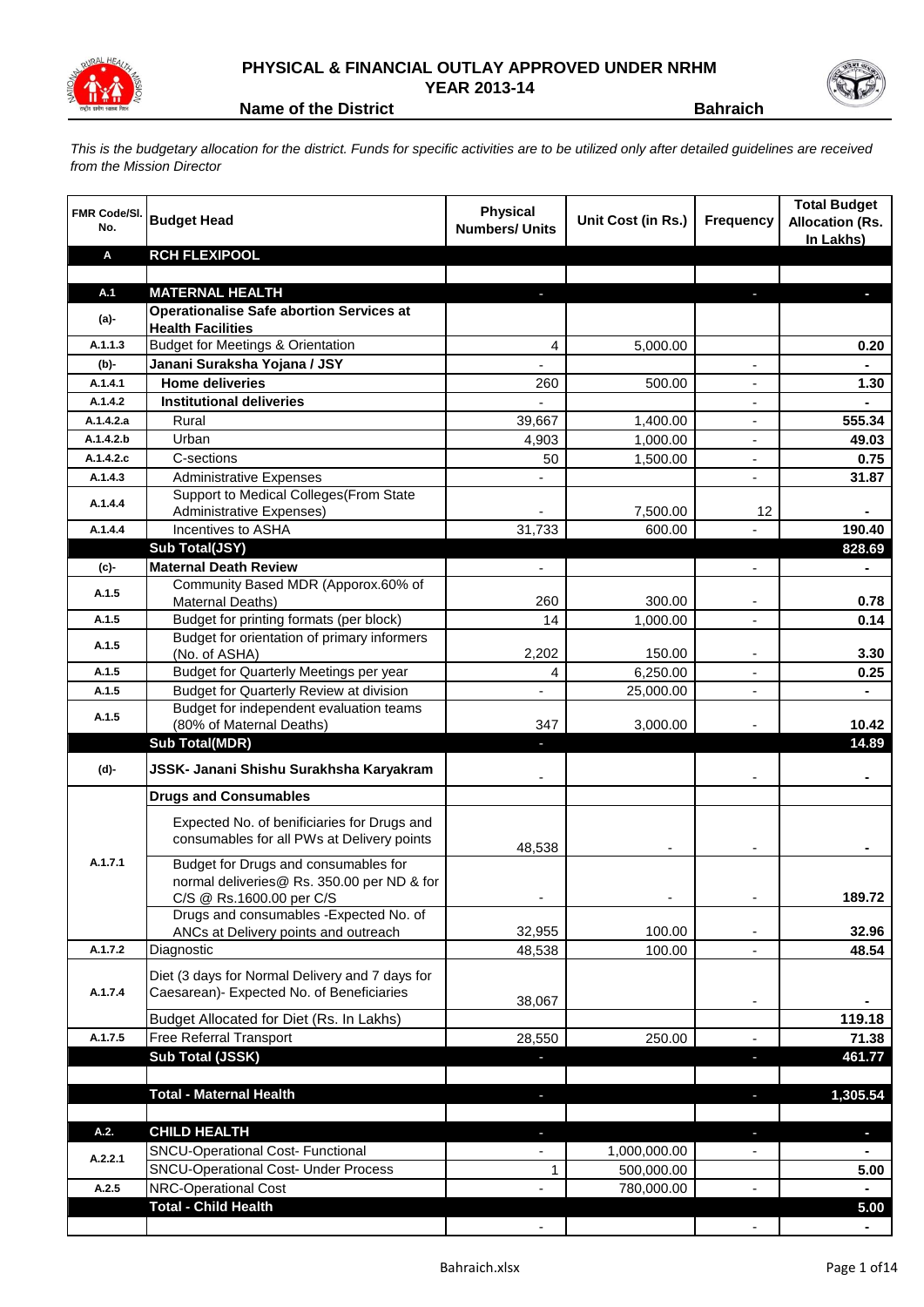| A.3<br><b>FAMILY PLANNING</b><br>٠<br><b>Terminal/Limiting Methods</b><br>A.3.1<br>Orientation workshop, dissemination of<br>manuals on FP standards & quality<br>A.3.1.1<br>assurance of sterilisation services, fixed day<br>1<br>25,000.00<br>0.25<br>planning meeting<br>Female Sterilisation Camps Proposed<br>140<br>2,000.00<br>2.80<br>A.3.1.2<br>A.3.1.3<br><b>NSV Camps Proposed</b><br>4<br>3,500.00<br>0.14<br>$\blacksquare$<br>A.3.1.4<br><b>Compensation for Female Sterilisation</b><br>4,176<br>1,000.00<br>41.76<br>$\blacksquare$<br>Compensation for male sterilization/NSV<br>A.3.1.5<br>28<br>1,500.00<br>0.42<br>Acceptance<br>$\overline{a}$<br>Orientation Workshop on accreditation of<br>private providers to provide sterilization<br>A.3.1.6<br>0.10<br>1<br>10,000.00<br>services<br>$\blacksquare$<br>A.3.2<br><b>Spacing Methods</b><br>IUD services at health facilities (including<br>A.3.2.2<br>1.02<br>fixed day services at Sub Centres-L1)<br>34<br>3,000.00<br>IUD services at health facilities (including<br>fixed day services at Sub Centre-L1 ) No. of<br>A.3.2.3<br>20.00<br>6.48<br><b>IUCD</b> insertions<br>32.420<br>POL for Family Planning/ Others (including<br>additional mobility support to surgeon's team<br>A.3.3<br>if req)-Budget given according to total nos.<br>of Female Sterilization Camps.<br>140<br>1,000.00<br>1.40<br>A.3.5.2<br><b>Performance rewards</b><br>Division level: Rs. 11.25 Lakh @ Rs.<br>62,500/- per division (Rs.20,000 for 1st, Rs.<br>15,000 for 2nd and Rs. 10,000 for 3rd<br>position for best performing tubectomy<br>surgeon at each division, Rs. 15,000 for best<br>performing NSV surgeon, and Rs.2000/- for<br>best SN and Rs.500/- for best ANM).<br>62,500.00<br>A.3.5.3<br><b>World Population Day' celebration</b><br>$\mathbf{r}$<br>$\blacksquare$<br>$\blacksquare$<br>For District level activities<br>100,000.00<br>1<br>1.00<br>$\overline{\phantom{a}}$<br>For Block level activities<br>14<br>10,000.00<br>1.40<br>$\blacksquare$<br>A.3.5.4<br>Other strategies/ activities<br>Orientation of district nodal officers for<br>change in FP Beema Policy-No. of<br>A.3.5.4.2<br>10,000.00<br>0.10<br>Workshops<br><b>Total -Family Planning</b><br>56.87<br><b>ADOLESCENT REPRODUCTIVE AND</b><br>A.4<br><b>SEXUAL HEALTH / ARSH</b><br><b>Operating Expenses</b><br>A.4.1.4<br>For Existing Clinics<br>2,500.00<br>12<br>A.4.2<br><b>School Health programme</b><br>Dissemination of Guidelines for School<br>Health Programme (14 Nos. for each Block<br>A.4.2.1<br>203<br>0.15<br>and 7 Nos. for District Level)<br>75.00<br>1<br>Convergence Meeting at Block level (Twice<br>A.4.2.2<br>2<br>14<br>2,500.00<br>0.70<br>in a year)<br>Mobility Support (For Block Level)<br>6<br>A.4.2.3<br>14<br>25,000.00<br>21.00<br>Other strategies/activities<br>A.4.3<br>A.4.3.2<br><b>Menstrual Hygiene</b><br>No.of Blocks<br>No.of ASHAs<br>One Planning & Sensitization meeting at<br>Dist.level @Rs.5000/-meeting<br>5,000.00<br>One Review & Refresher meeting at<br>Dist.level @Rs.5000/-meeting<br>5,000.00<br>Reporting Register for District & Blocks | FMR Code/SI.<br>No. | <b>Budget Head</b> | <b>Physical</b><br><b>Numbers/ Units</b> | Unit Cost (in Rs.) | Frequency | <b>Total Budget</b><br><b>Allocation (Rs.</b><br>In Lakhs) |
|----------------------------------------------------------------------------------------------------------------------------------------------------------------------------------------------------------------------------------------------------------------------------------------------------------------------------------------------------------------------------------------------------------------------------------------------------------------------------------------------------------------------------------------------------------------------------------------------------------------------------------------------------------------------------------------------------------------------------------------------------------------------------------------------------------------------------------------------------------------------------------------------------------------------------------------------------------------------------------------------------------------------------------------------------------------------------------------------------------------------------------------------------------------------------------------------------------------------------------------------------------------------------------------------------------------------------------------------------------------------------------------------------------------------------------------------------------------------------------------------------------------------------------------------------------------------------------------------------------------------------------------------------------------------------------------------------------------------------------------------------------------------------------------------------------------------------------------------------------------------------------------------------------------------------------------------------------------------------------------------------------------------------------------------------------------------------------------------------------------------------------------------------------------------------------------------------------------------------------------------------------------------------------------------------------------------------------------------------------------------------------------------------------------------------------------------------------------------------------------------------------------------------------------------------------------------------------------------------------------------------------------------------------------------------------------------------------------------------------------------------------------------------------------------------------------------------------------------------------------------------------------------------------------------------------------------------------------------------------------------------------------------------------------------------------------------------------------------------------------------------------------------------------------------|---------------------|--------------------|------------------------------------------|--------------------|-----------|------------------------------------------------------------|
|                                                                                                                                                                                                                                                                                                                                                                                                                                                                                                                                                                                                                                                                                                                                                                                                                                                                                                                                                                                                                                                                                                                                                                                                                                                                                                                                                                                                                                                                                                                                                                                                                                                                                                                                                                                                                                                                                                                                                                                                                                                                                                                                                                                                                                                                                                                                                                                                                                                                                                                                                                                                                                                                                                                                                                                                                                                                                                                                                                                                                                                                                                                                                                      |                     |                    |                                          |                    |           |                                                            |
|                                                                                                                                                                                                                                                                                                                                                                                                                                                                                                                                                                                                                                                                                                                                                                                                                                                                                                                                                                                                                                                                                                                                                                                                                                                                                                                                                                                                                                                                                                                                                                                                                                                                                                                                                                                                                                                                                                                                                                                                                                                                                                                                                                                                                                                                                                                                                                                                                                                                                                                                                                                                                                                                                                                                                                                                                                                                                                                                                                                                                                                                                                                                                                      |                     |                    |                                          |                    |           |                                                            |
|                                                                                                                                                                                                                                                                                                                                                                                                                                                                                                                                                                                                                                                                                                                                                                                                                                                                                                                                                                                                                                                                                                                                                                                                                                                                                                                                                                                                                                                                                                                                                                                                                                                                                                                                                                                                                                                                                                                                                                                                                                                                                                                                                                                                                                                                                                                                                                                                                                                                                                                                                                                                                                                                                                                                                                                                                                                                                                                                                                                                                                                                                                                                                                      |                     |                    |                                          |                    |           |                                                            |
|                                                                                                                                                                                                                                                                                                                                                                                                                                                                                                                                                                                                                                                                                                                                                                                                                                                                                                                                                                                                                                                                                                                                                                                                                                                                                                                                                                                                                                                                                                                                                                                                                                                                                                                                                                                                                                                                                                                                                                                                                                                                                                                                                                                                                                                                                                                                                                                                                                                                                                                                                                                                                                                                                                                                                                                                                                                                                                                                                                                                                                                                                                                                                                      |                     |                    |                                          |                    |           |                                                            |
|                                                                                                                                                                                                                                                                                                                                                                                                                                                                                                                                                                                                                                                                                                                                                                                                                                                                                                                                                                                                                                                                                                                                                                                                                                                                                                                                                                                                                                                                                                                                                                                                                                                                                                                                                                                                                                                                                                                                                                                                                                                                                                                                                                                                                                                                                                                                                                                                                                                                                                                                                                                                                                                                                                                                                                                                                                                                                                                                                                                                                                                                                                                                                                      |                     |                    |                                          |                    |           |                                                            |
|                                                                                                                                                                                                                                                                                                                                                                                                                                                                                                                                                                                                                                                                                                                                                                                                                                                                                                                                                                                                                                                                                                                                                                                                                                                                                                                                                                                                                                                                                                                                                                                                                                                                                                                                                                                                                                                                                                                                                                                                                                                                                                                                                                                                                                                                                                                                                                                                                                                                                                                                                                                                                                                                                                                                                                                                                                                                                                                                                                                                                                                                                                                                                                      |                     |                    |                                          |                    |           |                                                            |
|                                                                                                                                                                                                                                                                                                                                                                                                                                                                                                                                                                                                                                                                                                                                                                                                                                                                                                                                                                                                                                                                                                                                                                                                                                                                                                                                                                                                                                                                                                                                                                                                                                                                                                                                                                                                                                                                                                                                                                                                                                                                                                                                                                                                                                                                                                                                                                                                                                                                                                                                                                                                                                                                                                                                                                                                                                                                                                                                                                                                                                                                                                                                                                      |                     |                    |                                          |                    |           |                                                            |
|                                                                                                                                                                                                                                                                                                                                                                                                                                                                                                                                                                                                                                                                                                                                                                                                                                                                                                                                                                                                                                                                                                                                                                                                                                                                                                                                                                                                                                                                                                                                                                                                                                                                                                                                                                                                                                                                                                                                                                                                                                                                                                                                                                                                                                                                                                                                                                                                                                                                                                                                                                                                                                                                                                                                                                                                                                                                                                                                                                                                                                                                                                                                                                      |                     |                    |                                          |                    |           |                                                            |
|                                                                                                                                                                                                                                                                                                                                                                                                                                                                                                                                                                                                                                                                                                                                                                                                                                                                                                                                                                                                                                                                                                                                                                                                                                                                                                                                                                                                                                                                                                                                                                                                                                                                                                                                                                                                                                                                                                                                                                                                                                                                                                                                                                                                                                                                                                                                                                                                                                                                                                                                                                                                                                                                                                                                                                                                                                                                                                                                                                                                                                                                                                                                                                      |                     |                    |                                          |                    |           |                                                            |
|                                                                                                                                                                                                                                                                                                                                                                                                                                                                                                                                                                                                                                                                                                                                                                                                                                                                                                                                                                                                                                                                                                                                                                                                                                                                                                                                                                                                                                                                                                                                                                                                                                                                                                                                                                                                                                                                                                                                                                                                                                                                                                                                                                                                                                                                                                                                                                                                                                                                                                                                                                                                                                                                                                                                                                                                                                                                                                                                                                                                                                                                                                                                                                      |                     |                    |                                          |                    |           |                                                            |
|                                                                                                                                                                                                                                                                                                                                                                                                                                                                                                                                                                                                                                                                                                                                                                                                                                                                                                                                                                                                                                                                                                                                                                                                                                                                                                                                                                                                                                                                                                                                                                                                                                                                                                                                                                                                                                                                                                                                                                                                                                                                                                                                                                                                                                                                                                                                                                                                                                                                                                                                                                                                                                                                                                                                                                                                                                                                                                                                                                                                                                                                                                                                                                      |                     |                    |                                          |                    |           |                                                            |
|                                                                                                                                                                                                                                                                                                                                                                                                                                                                                                                                                                                                                                                                                                                                                                                                                                                                                                                                                                                                                                                                                                                                                                                                                                                                                                                                                                                                                                                                                                                                                                                                                                                                                                                                                                                                                                                                                                                                                                                                                                                                                                                                                                                                                                                                                                                                                                                                                                                                                                                                                                                                                                                                                                                                                                                                                                                                                                                                                                                                                                                                                                                                                                      |                     |                    |                                          |                    |           |                                                            |
|                                                                                                                                                                                                                                                                                                                                                                                                                                                                                                                                                                                                                                                                                                                                                                                                                                                                                                                                                                                                                                                                                                                                                                                                                                                                                                                                                                                                                                                                                                                                                                                                                                                                                                                                                                                                                                                                                                                                                                                                                                                                                                                                                                                                                                                                                                                                                                                                                                                                                                                                                                                                                                                                                                                                                                                                                                                                                                                                                                                                                                                                                                                                                                      |                     |                    |                                          |                    |           |                                                            |
|                                                                                                                                                                                                                                                                                                                                                                                                                                                                                                                                                                                                                                                                                                                                                                                                                                                                                                                                                                                                                                                                                                                                                                                                                                                                                                                                                                                                                                                                                                                                                                                                                                                                                                                                                                                                                                                                                                                                                                                                                                                                                                                                                                                                                                                                                                                                                                                                                                                                                                                                                                                                                                                                                                                                                                                                                                                                                                                                                                                                                                                                                                                                                                      |                     |                    |                                          |                    |           |                                                            |
|                                                                                                                                                                                                                                                                                                                                                                                                                                                                                                                                                                                                                                                                                                                                                                                                                                                                                                                                                                                                                                                                                                                                                                                                                                                                                                                                                                                                                                                                                                                                                                                                                                                                                                                                                                                                                                                                                                                                                                                                                                                                                                                                                                                                                                                                                                                                                                                                                                                                                                                                                                                                                                                                                                                                                                                                                                                                                                                                                                                                                                                                                                                                                                      |                     |                    |                                          |                    |           |                                                            |
|                                                                                                                                                                                                                                                                                                                                                                                                                                                                                                                                                                                                                                                                                                                                                                                                                                                                                                                                                                                                                                                                                                                                                                                                                                                                                                                                                                                                                                                                                                                                                                                                                                                                                                                                                                                                                                                                                                                                                                                                                                                                                                                                                                                                                                                                                                                                                                                                                                                                                                                                                                                                                                                                                                                                                                                                                                                                                                                                                                                                                                                                                                                                                                      |                     |                    |                                          |                    |           |                                                            |
|                                                                                                                                                                                                                                                                                                                                                                                                                                                                                                                                                                                                                                                                                                                                                                                                                                                                                                                                                                                                                                                                                                                                                                                                                                                                                                                                                                                                                                                                                                                                                                                                                                                                                                                                                                                                                                                                                                                                                                                                                                                                                                                                                                                                                                                                                                                                                                                                                                                                                                                                                                                                                                                                                                                                                                                                                                                                                                                                                                                                                                                                                                                                                                      |                     |                    |                                          |                    |           |                                                            |
|                                                                                                                                                                                                                                                                                                                                                                                                                                                                                                                                                                                                                                                                                                                                                                                                                                                                                                                                                                                                                                                                                                                                                                                                                                                                                                                                                                                                                                                                                                                                                                                                                                                                                                                                                                                                                                                                                                                                                                                                                                                                                                                                                                                                                                                                                                                                                                                                                                                                                                                                                                                                                                                                                                                                                                                                                                                                                                                                                                                                                                                                                                                                                                      |                     |                    |                                          |                    |           |                                                            |
|                                                                                                                                                                                                                                                                                                                                                                                                                                                                                                                                                                                                                                                                                                                                                                                                                                                                                                                                                                                                                                                                                                                                                                                                                                                                                                                                                                                                                                                                                                                                                                                                                                                                                                                                                                                                                                                                                                                                                                                                                                                                                                                                                                                                                                                                                                                                                                                                                                                                                                                                                                                                                                                                                                                                                                                                                                                                                                                                                                                                                                                                                                                                                                      |                     |                    |                                          |                    |           |                                                            |
|                                                                                                                                                                                                                                                                                                                                                                                                                                                                                                                                                                                                                                                                                                                                                                                                                                                                                                                                                                                                                                                                                                                                                                                                                                                                                                                                                                                                                                                                                                                                                                                                                                                                                                                                                                                                                                                                                                                                                                                                                                                                                                                                                                                                                                                                                                                                                                                                                                                                                                                                                                                                                                                                                                                                                                                                                                                                                                                                                                                                                                                                                                                                                                      |                     |                    |                                          |                    |           |                                                            |
|                                                                                                                                                                                                                                                                                                                                                                                                                                                                                                                                                                                                                                                                                                                                                                                                                                                                                                                                                                                                                                                                                                                                                                                                                                                                                                                                                                                                                                                                                                                                                                                                                                                                                                                                                                                                                                                                                                                                                                                                                                                                                                                                                                                                                                                                                                                                                                                                                                                                                                                                                                                                                                                                                                                                                                                                                                                                                                                                                                                                                                                                                                                                                                      |                     |                    |                                          |                    |           |                                                            |
|                                                                                                                                                                                                                                                                                                                                                                                                                                                                                                                                                                                                                                                                                                                                                                                                                                                                                                                                                                                                                                                                                                                                                                                                                                                                                                                                                                                                                                                                                                                                                                                                                                                                                                                                                                                                                                                                                                                                                                                                                                                                                                                                                                                                                                                                                                                                                                                                                                                                                                                                                                                                                                                                                                                                                                                                                                                                                                                                                                                                                                                                                                                                                                      |                     |                    |                                          |                    |           |                                                            |
|                                                                                                                                                                                                                                                                                                                                                                                                                                                                                                                                                                                                                                                                                                                                                                                                                                                                                                                                                                                                                                                                                                                                                                                                                                                                                                                                                                                                                                                                                                                                                                                                                                                                                                                                                                                                                                                                                                                                                                                                                                                                                                                                                                                                                                                                                                                                                                                                                                                                                                                                                                                                                                                                                                                                                                                                                                                                                                                                                                                                                                                                                                                                                                      |                     |                    |                                          |                    |           |                                                            |
|                                                                                                                                                                                                                                                                                                                                                                                                                                                                                                                                                                                                                                                                                                                                                                                                                                                                                                                                                                                                                                                                                                                                                                                                                                                                                                                                                                                                                                                                                                                                                                                                                                                                                                                                                                                                                                                                                                                                                                                                                                                                                                                                                                                                                                                                                                                                                                                                                                                                                                                                                                                                                                                                                                                                                                                                                                                                                                                                                                                                                                                                                                                                                                      |                     |                    |                                          |                    |           |                                                            |
|                                                                                                                                                                                                                                                                                                                                                                                                                                                                                                                                                                                                                                                                                                                                                                                                                                                                                                                                                                                                                                                                                                                                                                                                                                                                                                                                                                                                                                                                                                                                                                                                                                                                                                                                                                                                                                                                                                                                                                                                                                                                                                                                                                                                                                                                                                                                                                                                                                                                                                                                                                                                                                                                                                                                                                                                                                                                                                                                                                                                                                                                                                                                                                      |                     |                    |                                          |                    |           |                                                            |
|                                                                                                                                                                                                                                                                                                                                                                                                                                                                                                                                                                                                                                                                                                                                                                                                                                                                                                                                                                                                                                                                                                                                                                                                                                                                                                                                                                                                                                                                                                                                                                                                                                                                                                                                                                                                                                                                                                                                                                                                                                                                                                                                                                                                                                                                                                                                                                                                                                                                                                                                                                                                                                                                                                                                                                                                                                                                                                                                                                                                                                                                                                                                                                      |                     |                    |                                          |                    |           |                                                            |
|                                                                                                                                                                                                                                                                                                                                                                                                                                                                                                                                                                                                                                                                                                                                                                                                                                                                                                                                                                                                                                                                                                                                                                                                                                                                                                                                                                                                                                                                                                                                                                                                                                                                                                                                                                                                                                                                                                                                                                                                                                                                                                                                                                                                                                                                                                                                                                                                                                                                                                                                                                                                                                                                                                                                                                                                                                                                                                                                                                                                                                                                                                                                                                      |                     |                    |                                          |                    |           |                                                            |
|                                                                                                                                                                                                                                                                                                                                                                                                                                                                                                                                                                                                                                                                                                                                                                                                                                                                                                                                                                                                                                                                                                                                                                                                                                                                                                                                                                                                                                                                                                                                                                                                                                                                                                                                                                                                                                                                                                                                                                                                                                                                                                                                                                                                                                                                                                                                                                                                                                                                                                                                                                                                                                                                                                                                                                                                                                                                                                                                                                                                                                                                                                                                                                      |                     |                    |                                          |                    |           |                                                            |
|                                                                                                                                                                                                                                                                                                                                                                                                                                                                                                                                                                                                                                                                                                                                                                                                                                                                                                                                                                                                                                                                                                                                                                                                                                                                                                                                                                                                                                                                                                                                                                                                                                                                                                                                                                                                                                                                                                                                                                                                                                                                                                                                                                                                                                                                                                                                                                                                                                                                                                                                                                                                                                                                                                                                                                                                                                                                                                                                                                                                                                                                                                                                                                      |                     |                    |                                          |                    |           |                                                            |
|                                                                                                                                                                                                                                                                                                                                                                                                                                                                                                                                                                                                                                                                                                                                                                                                                                                                                                                                                                                                                                                                                                                                                                                                                                                                                                                                                                                                                                                                                                                                                                                                                                                                                                                                                                                                                                                                                                                                                                                                                                                                                                                                                                                                                                                                                                                                                                                                                                                                                                                                                                                                                                                                                                                                                                                                                                                                                                                                                                                                                                                                                                                                                                      |                     |                    |                                          |                    |           |                                                            |
|                                                                                                                                                                                                                                                                                                                                                                                                                                                                                                                                                                                                                                                                                                                                                                                                                                                                                                                                                                                                                                                                                                                                                                                                                                                                                                                                                                                                                                                                                                                                                                                                                                                                                                                                                                                                                                                                                                                                                                                                                                                                                                                                                                                                                                                                                                                                                                                                                                                                                                                                                                                                                                                                                                                                                                                                                                                                                                                                                                                                                                                                                                                                                                      |                     |                    |                                          |                    |           |                                                            |
|                                                                                                                                                                                                                                                                                                                                                                                                                                                                                                                                                                                                                                                                                                                                                                                                                                                                                                                                                                                                                                                                                                                                                                                                                                                                                                                                                                                                                                                                                                                                                                                                                                                                                                                                                                                                                                                                                                                                                                                                                                                                                                                                                                                                                                                                                                                                                                                                                                                                                                                                                                                                                                                                                                                                                                                                                                                                                                                                                                                                                                                                                                                                                                      |                     |                    |                                          |                    |           |                                                            |
|                                                                                                                                                                                                                                                                                                                                                                                                                                                                                                                                                                                                                                                                                                                                                                                                                                                                                                                                                                                                                                                                                                                                                                                                                                                                                                                                                                                                                                                                                                                                                                                                                                                                                                                                                                                                                                                                                                                                                                                                                                                                                                                                                                                                                                                                                                                                                                                                                                                                                                                                                                                                                                                                                                                                                                                                                                                                                                                                                                                                                                                                                                                                                                      |                     |                    |                                          |                    |           |                                                            |
|                                                                                                                                                                                                                                                                                                                                                                                                                                                                                                                                                                                                                                                                                                                                                                                                                                                                                                                                                                                                                                                                                                                                                                                                                                                                                                                                                                                                                                                                                                                                                                                                                                                                                                                                                                                                                                                                                                                                                                                                                                                                                                                                                                                                                                                                                                                                                                                                                                                                                                                                                                                                                                                                                                                                                                                                                                                                                                                                                                                                                                                                                                                                                                      |                     |                    |                                          |                    |           |                                                            |
|                                                                                                                                                                                                                                                                                                                                                                                                                                                                                                                                                                                                                                                                                                                                                                                                                                                                                                                                                                                                                                                                                                                                                                                                                                                                                                                                                                                                                                                                                                                                                                                                                                                                                                                                                                                                                                                                                                                                                                                                                                                                                                                                                                                                                                                                                                                                                                                                                                                                                                                                                                                                                                                                                                                                                                                                                                                                                                                                                                                                                                                                                                                                                                      |                     |                    |                                          |                    |           |                                                            |
|                                                                                                                                                                                                                                                                                                                                                                                                                                                                                                                                                                                                                                                                                                                                                                                                                                                                                                                                                                                                                                                                                                                                                                                                                                                                                                                                                                                                                                                                                                                                                                                                                                                                                                                                                                                                                                                                                                                                                                                                                                                                                                                                                                                                                                                                                                                                                                                                                                                                                                                                                                                                                                                                                                                                                                                                                                                                                                                                                                                                                                                                                                                                                                      |                     |                    |                                          |                    |           |                                                            |
|                                                                                                                                                                                                                                                                                                                                                                                                                                                                                                                                                                                                                                                                                                                                                                                                                                                                                                                                                                                                                                                                                                                                                                                                                                                                                                                                                                                                                                                                                                                                                                                                                                                                                                                                                                                                                                                                                                                                                                                                                                                                                                                                                                                                                                                                                                                                                                                                                                                                                                                                                                                                                                                                                                                                                                                                                                                                                                                                                                                                                                                                                                                                                                      |                     |                    |                                          |                    |           |                                                            |
|                                                                                                                                                                                                                                                                                                                                                                                                                                                                                                                                                                                                                                                                                                                                                                                                                                                                                                                                                                                                                                                                                                                                                                                                                                                                                                                                                                                                                                                                                                                                                                                                                                                                                                                                                                                                                                                                                                                                                                                                                                                                                                                                                                                                                                                                                                                                                                                                                                                                                                                                                                                                                                                                                                                                                                                                                                                                                                                                                                                                                                                                                                                                                                      |                     |                    |                                          |                    |           |                                                            |
|                                                                                                                                                                                                                                                                                                                                                                                                                                                                                                                                                                                                                                                                                                                                                                                                                                                                                                                                                                                                                                                                                                                                                                                                                                                                                                                                                                                                                                                                                                                                                                                                                                                                                                                                                                                                                                                                                                                                                                                                                                                                                                                                                                                                                                                                                                                                                                                                                                                                                                                                                                                                                                                                                                                                                                                                                                                                                                                                                                                                                                                                                                                                                                      |                     |                    |                                          |                    |           |                                                            |
|                                                                                                                                                                                                                                                                                                                                                                                                                                                                                                                                                                                                                                                                                                                                                                                                                                                                                                                                                                                                                                                                                                                                                                                                                                                                                                                                                                                                                                                                                                                                                                                                                                                                                                                                                                                                                                                                                                                                                                                                                                                                                                                                                                                                                                                                                                                                                                                                                                                                                                                                                                                                                                                                                                                                                                                                                                                                                                                                                                                                                                                                                                                                                                      |                     |                    |                                          |                    |           |                                                            |
|                                                                                                                                                                                                                                                                                                                                                                                                                                                                                                                                                                                                                                                                                                                                                                                                                                                                                                                                                                                                                                                                                                                                                                                                                                                                                                                                                                                                                                                                                                                                                                                                                                                                                                                                                                                                                                                                                                                                                                                                                                                                                                                                                                                                                                                                                                                                                                                                                                                                                                                                                                                                                                                                                                                                                                                                                                                                                                                                                                                                                                                                                                                                                                      |                     |                    |                                          |                    |           |                                                            |
|                                                                                                                                                                                                                                                                                                                                                                                                                                                                                                                                                                                                                                                                                                                                                                                                                                                                                                                                                                                                                                                                                                                                                                                                                                                                                                                                                                                                                                                                                                                                                                                                                                                                                                                                                                                                                                                                                                                                                                                                                                                                                                                                                                                                                                                                                                                                                                                                                                                                                                                                                                                                                                                                                                                                                                                                                                                                                                                                                                                                                                                                                                                                                                      |                     |                    |                                          |                    |           |                                                            |
|                                                                                                                                                                                                                                                                                                                                                                                                                                                                                                                                                                                                                                                                                                                                                                                                                                                                                                                                                                                                                                                                                                                                                                                                                                                                                                                                                                                                                                                                                                                                                                                                                                                                                                                                                                                                                                                                                                                                                                                                                                                                                                                                                                                                                                                                                                                                                                                                                                                                                                                                                                                                                                                                                                                                                                                                                                                                                                                                                                                                                                                                                                                                                                      |                     |                    |                                          |                    |           |                                                            |
|                                                                                                                                                                                                                                                                                                                                                                                                                                                                                                                                                                                                                                                                                                                                                                                                                                                                                                                                                                                                                                                                                                                                                                                                                                                                                                                                                                                                                                                                                                                                                                                                                                                                                                                                                                                                                                                                                                                                                                                                                                                                                                                                                                                                                                                                                                                                                                                                                                                                                                                                                                                                                                                                                                                                                                                                                                                                                                                                                                                                                                                                                                                                                                      |                     |                    |                                          |                    |           |                                                            |
|                                                                                                                                                                                                                                                                                                                                                                                                                                                                                                                                                                                                                                                                                                                                                                                                                                                                                                                                                                                                                                                                                                                                                                                                                                                                                                                                                                                                                                                                                                                                                                                                                                                                                                                                                                                                                                                                                                                                                                                                                                                                                                                                                                                                                                                                                                                                                                                                                                                                                                                                                                                                                                                                                                                                                                                                                                                                                                                                                                                                                                                                                                                                                                      |                     |                    |                                          |                    |           |                                                            |
|                                                                                                                                                                                                                                                                                                                                                                                                                                                                                                                                                                                                                                                                                                                                                                                                                                                                                                                                                                                                                                                                                                                                                                                                                                                                                                                                                                                                                                                                                                                                                                                                                                                                                                                                                                                                                                                                                                                                                                                                                                                                                                                                                                                                                                                                                                                                                                                                                                                                                                                                                                                                                                                                                                                                                                                                                                                                                                                                                                                                                                                                                                                                                                      |                     |                    |                                          |                    |           |                                                            |
|                                                                                                                                                                                                                                                                                                                                                                                                                                                                                                                                                                                                                                                                                                                                                                                                                                                                                                                                                                                                                                                                                                                                                                                                                                                                                                                                                                                                                                                                                                                                                                                                                                                                                                                                                                                                                                                                                                                                                                                                                                                                                                                                                                                                                                                                                                                                                                                                                                                                                                                                                                                                                                                                                                                                                                                                                                                                                                                                                                                                                                                                                                                                                                      |                     |                    |                                          |                    |           |                                                            |
|                                                                                                                                                                                                                                                                                                                                                                                                                                                                                                                                                                                                                                                                                                                                                                                                                                                                                                                                                                                                                                                                                                                                                                                                                                                                                                                                                                                                                                                                                                                                                                                                                                                                                                                                                                                                                                                                                                                                                                                                                                                                                                                                                                                                                                                                                                                                                                                                                                                                                                                                                                                                                                                                                                                                                                                                                                                                                                                                                                                                                                                                                                                                                                      |                     |                    |                                          |                    |           |                                                            |
|                                                                                                                                                                                                                                                                                                                                                                                                                                                                                                                                                                                                                                                                                                                                                                                                                                                                                                                                                                                                                                                                                                                                                                                                                                                                                                                                                                                                                                                                                                                                                                                                                                                                                                                                                                                                                                                                                                                                                                                                                                                                                                                                                                                                                                                                                                                                                                                                                                                                                                                                                                                                                                                                                                                                                                                                                                                                                                                                                                                                                                                                                                                                                                      |                     |                    |                                          |                    |           |                                                            |
|                                                                                                                                                                                                                                                                                                                                                                                                                                                                                                                                                                                                                                                                                                                                                                                                                                                                                                                                                                                                                                                                                                                                                                                                                                                                                                                                                                                                                                                                                                                                                                                                                                                                                                                                                                                                                                                                                                                                                                                                                                                                                                                                                                                                                                                                                                                                                                                                                                                                                                                                                                                                                                                                                                                                                                                                                                                                                                                                                                                                                                                                                                                                                                      |                     |                    |                                          |                    |           |                                                            |
|                                                                                                                                                                                                                                                                                                                                                                                                                                                                                                                                                                                                                                                                                                                                                                                                                                                                                                                                                                                                                                                                                                                                                                                                                                                                                                                                                                                                                                                                                                                                                                                                                                                                                                                                                                                                                                                                                                                                                                                                                                                                                                                                                                                                                                                                                                                                                                                                                                                                                                                                                                                                                                                                                                                                                                                                                                                                                                                                                                                                                                                                                                                                                                      |                     |                    |                                          |                    |           |                                                            |
|                                                                                                                                                                                                                                                                                                                                                                                                                                                                                                                                                                                                                                                                                                                                                                                                                                                                                                                                                                                                                                                                                                                                                                                                                                                                                                                                                                                                                                                                                                                                                                                                                                                                                                                                                                                                                                                                                                                                                                                                                                                                                                                                                                                                                                                                                                                                                                                                                                                                                                                                                                                                                                                                                                                                                                                                                                                                                                                                                                                                                                                                                                                                                                      |                     |                    |                                          |                    |           |                                                            |
|                                                                                                                                                                                                                                                                                                                                                                                                                                                                                                                                                                                                                                                                                                                                                                                                                                                                                                                                                                                                                                                                                                                                                                                                                                                                                                                                                                                                                                                                                                                                                                                                                                                                                                                                                                                                                                                                                                                                                                                                                                                                                                                                                                                                                                                                                                                                                                                                                                                                                                                                                                                                                                                                                                                                                                                                                                                                                                                                                                                                                                                                                                                                                                      |                     |                    |                                          |                    |           |                                                            |
|                                                                                                                                                                                                                                                                                                                                                                                                                                                                                                                                                                                                                                                                                                                                                                                                                                                                                                                                                                                                                                                                                                                                                                                                                                                                                                                                                                                                                                                                                                                                                                                                                                                                                                                                                                                                                                                                                                                                                                                                                                                                                                                                                                                                                                                                                                                                                                                                                                                                                                                                                                                                                                                                                                                                                                                                                                                                                                                                                                                                                                                                                                                                                                      |                     |                    |                                          |                    |           |                                                            |
|                                                                                                                                                                                                                                                                                                                                                                                                                                                                                                                                                                                                                                                                                                                                                                                                                                                                                                                                                                                                                                                                                                                                                                                                                                                                                                                                                                                                                                                                                                                                                                                                                                                                                                                                                                                                                                                                                                                                                                                                                                                                                                                                                                                                                                                                                                                                                                                                                                                                                                                                                                                                                                                                                                                                                                                                                                                                                                                                                                                                                                                                                                                                                                      |                     |                    |                                          |                    |           |                                                            |
|                                                                                                                                                                                                                                                                                                                                                                                                                                                                                                                                                                                                                                                                                                                                                                                                                                                                                                                                                                                                                                                                                                                                                                                                                                                                                                                                                                                                                                                                                                                                                                                                                                                                                                                                                                                                                                                                                                                                                                                                                                                                                                                                                                                                                                                                                                                                                                                                                                                                                                                                                                                                                                                                                                                                                                                                                                                                                                                                                                                                                                                                                                                                                                      |                     | @Rs.30/-register   |                                          | 30.00              |           |                                                            |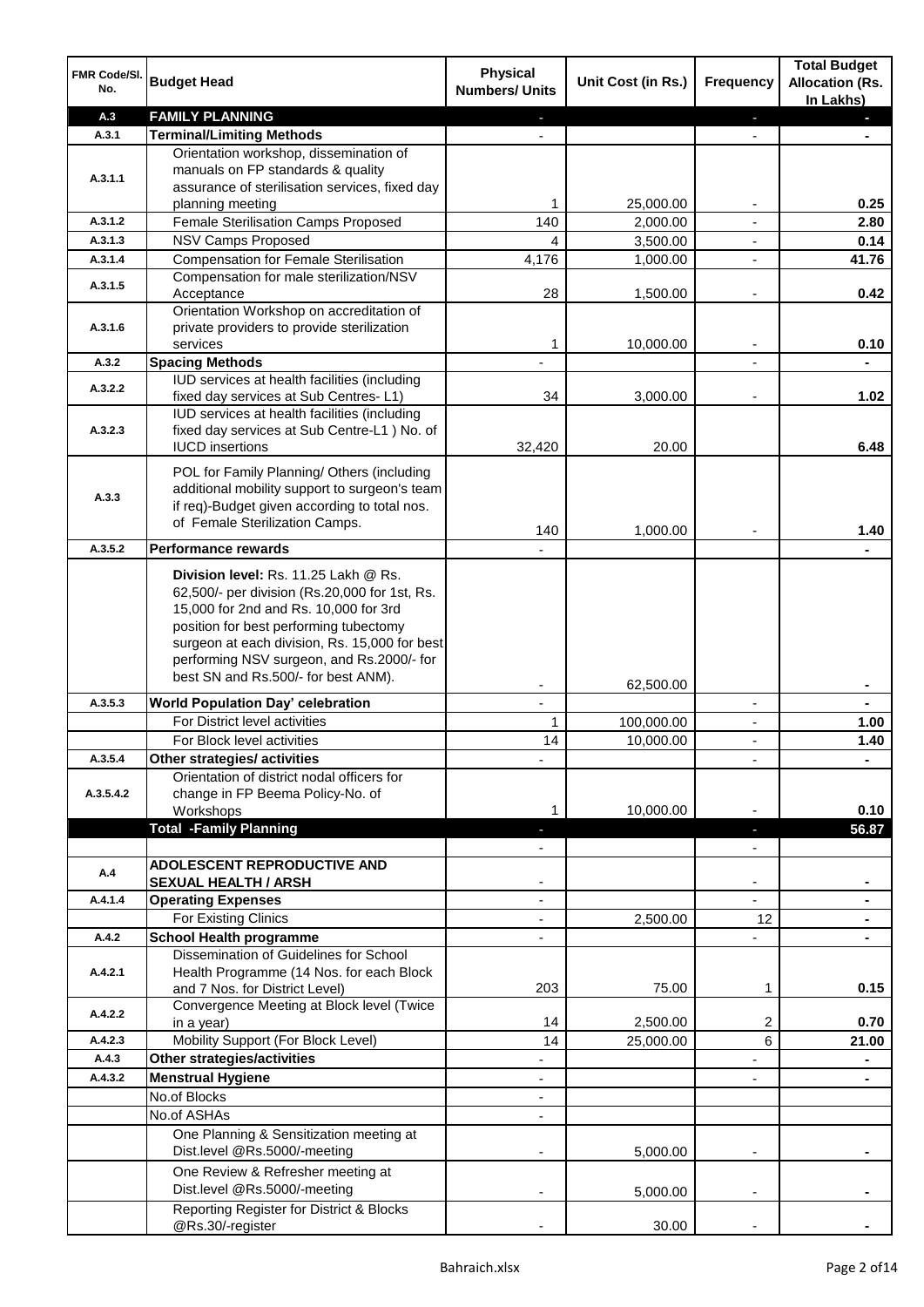| FMR Code/SI.<br>No. | <b>Budget Head</b>                                                                                                                                         | <b>Physical</b><br><b>Numbers/ Units</b> | Unit Cost (in Rs.) | Frequency      | <b>Total Budget</b><br><b>Allocation (Rs.</b><br>In Lakhs) |
|---------------------|------------------------------------------------------------------------------------------------------------------------------------------------------------|------------------------------------------|--------------------|----------------|------------------------------------------------------------|
|                     | Reporting Register for ASHA @Rs.30/-registe                                                                                                                |                                          | 30.00              | $\overline{a}$ |                                                            |
|                     | Storage Almirahs for District & Blocks<br>@Rs.5000/- Almirahs                                                                                              |                                          | 5,000.00           |                |                                                            |
|                     | 2 Flex banner with hanging rod per<br>block/Dist.@Rs.500/-banner                                                                                           |                                          | 500.00             |                |                                                            |
|                     | <b>Sub-total ARSH</b>                                                                                                                                      |                                          |                    | ı.             | 21.85                                                      |
|                     |                                                                                                                                                            |                                          |                    |                |                                                            |
| A.5                 | <b>URBAN RCH (focus on Urban slums)</b>                                                                                                                    |                                          |                    | J,             | o.                                                         |
| A.5.2               | Human Resource for Urban Health                                                                                                                            |                                          |                    |                |                                                            |
| A.5.2.1             | Doctors/Mos                                                                                                                                                | 1                                        | 36,000.00          | 6              | 2.16                                                       |
| A.5.2.4             | <b>ANM</b>                                                                                                                                                 | $\mathbf{1}$                             | 9,900.00           | 6              | 0.59                                                       |
| A.5.2.5             | <b>Staff Nurse</b>                                                                                                                                         | $\mathbf{1}$                             | 16,500.00          | 6              | 0.99                                                       |
| A.5.2.12            | Sweeper cum Choukidar                                                                                                                                      | 1                                        | 4,950.00           | 6              | 0.30                                                       |
| A.5.3               | Operating expenses for UHP and UHC                                                                                                                         |                                          |                    |                |                                                            |
|                     | Rent @7000/Month/Centre                                                                                                                                    | 1                                        | 7,000.00           | 6              | 0.42                                                       |
|                     | Telephone Bills @ 1000/Month/Centre                                                                                                                        | $\mathbf{1}$                             | 1,000.00           | 6              | 0.06                                                       |
|                     | Electricity Bills @ 1500/Month/Centre                                                                                                                      | $\mathbf{1}$                             | 1,500.00           | 6              | 0.09                                                       |
|                     | Contingency @ 500/Month/Centre                                                                                                                             | $\mathbf{1}$                             | 500.00             | 6              | 0.03                                                       |
|                     | <b>Total- Urban Health</b>                                                                                                                                 |                                          |                    | Е              | 4.64                                                       |
|                     |                                                                                                                                                            |                                          |                    |                |                                                            |
| A.7                 | <b>PNDT Activities</b>                                                                                                                                     |                                          |                    |                |                                                            |
| A.7.1               | <b>Support to PC-PNDT Cells</b>                                                                                                                            |                                          |                    |                |                                                            |
|                     | <b>Divisional Level</b>                                                                                                                                    | $\overline{\phantom{a}}$                 |                    |                |                                                            |
|                     | Remuneration of Data Assistant (At Each<br>Division PC-PNDT Cell)                                                                                          |                                          | 17,000.00          | 12             |                                                            |
|                     | Contingency for the operation of cell @<br>Rs.20000/-                                                                                                      |                                          | 20,000.00          | 1              |                                                            |
|                     | One time office setup cost @ Rs.100000/-                                                                                                                   | $\blacksquare$                           | 100,000.00         | 1              |                                                            |
|                     | <b>District Level</b>                                                                                                                                      |                                          |                    |                |                                                            |
|                     | Remuneration of Data Entry Operator (At<br>Each District PC-PNDT Cell)                                                                                     | 1                                        | 10,000.00          | 12             | 1.20                                                       |
|                     | Contingency for the operation of cell @<br>Rs.20000/-                                                                                                      | 1                                        | 20,000.00          | 1              | 0.20                                                       |
|                     | One time office setup cost @ Rs. 50000/-                                                                                                                   | $\mathbf{1}$                             | 50,000.00          | $\mathbf{1}$   | 0.50                                                       |
| A.7.2               | <b>Other PNDT activities</b>                                                                                                                               |                                          |                    |                | $\blacksquare$                                             |
| A.7.2.3             | Visit of division level inspection committees (<br>TA/DA of Additional Director will be incurred<br>from this amount) @ Rs.30000 for 10 visit in<br>a year |                                          | 3,000.00           | 10             |                                                            |
| A.7.2.8             | Orientation of members of the district<br>advisory committees at Division Levels (No.<br>of Workshops)                                                     | ٠                                        | 25,000.00          | 1              |                                                            |
| A.7.2.10            | District Level Sensitization (No. of<br>Workshops)                                                                                                         | 1                                        | 10,000.00          |                | 0.10                                                       |
|                     | <b>Total-PC-PNDT</b>                                                                                                                                       |                                          |                    |                | 2.00                                                       |
| A.8                 | <b>Human Resources</b>                                                                                                                                     |                                          |                    | ٠              | $\blacksquare$                                             |
| A.8.1               | <b>Contractual Staff &amp; Services</b>                                                                                                                    |                                          |                    |                |                                                            |
| A.8.1.1.1.f         | Honoraria for ANMs at Sub Centres                                                                                                                          | 86                                       | 10,000.00          | 6              | 51.60                                                      |
| A.8.1.1.2.f         | Honoraria for Staff Nurses - SNCU                                                                                                                          | 8                                        | 16,500.00          | 6              | 7.92                                                       |
| A.8.1.1.2.f         | Honoraria for Staff Nurses -NRC                                                                                                                            | ÷,                                       | 16,500.00          | 6              | $\blacksquare$                                             |
| A.8.1.2.1           | Honoraria for Laboratory Technicians                                                                                                                       | ÷,                                       | 11,880.00          | 6              | $\qquad \qquad \blacksquare$                               |
| A.8.1.3.5.d         | Honoraria for Paediatricians- Child Health                                                                                                                 | 3                                        | 48,000.00          | 6              | 8.64                                                       |
| A.8.1.3.7           | Honoraria for Dental Doctors                                                                                                                               |                                          | 35,000.00          | 6              | $\blacksquare$                                             |
| A.8.1.5.8           | Honoraria for M.O.(Training Coordinators for<br>training NRCs/SNCUs)                                                                                       |                                          | 36,000.00          | 6              |                                                            |
| A.8.1.7.2           | Honoraria for X-Ray Technicians                                                                                                                            | ÷,                                       | 11,800.00          | 6              |                                                            |
|                     |                                                                                                                                                            |                                          |                    |                |                                                            |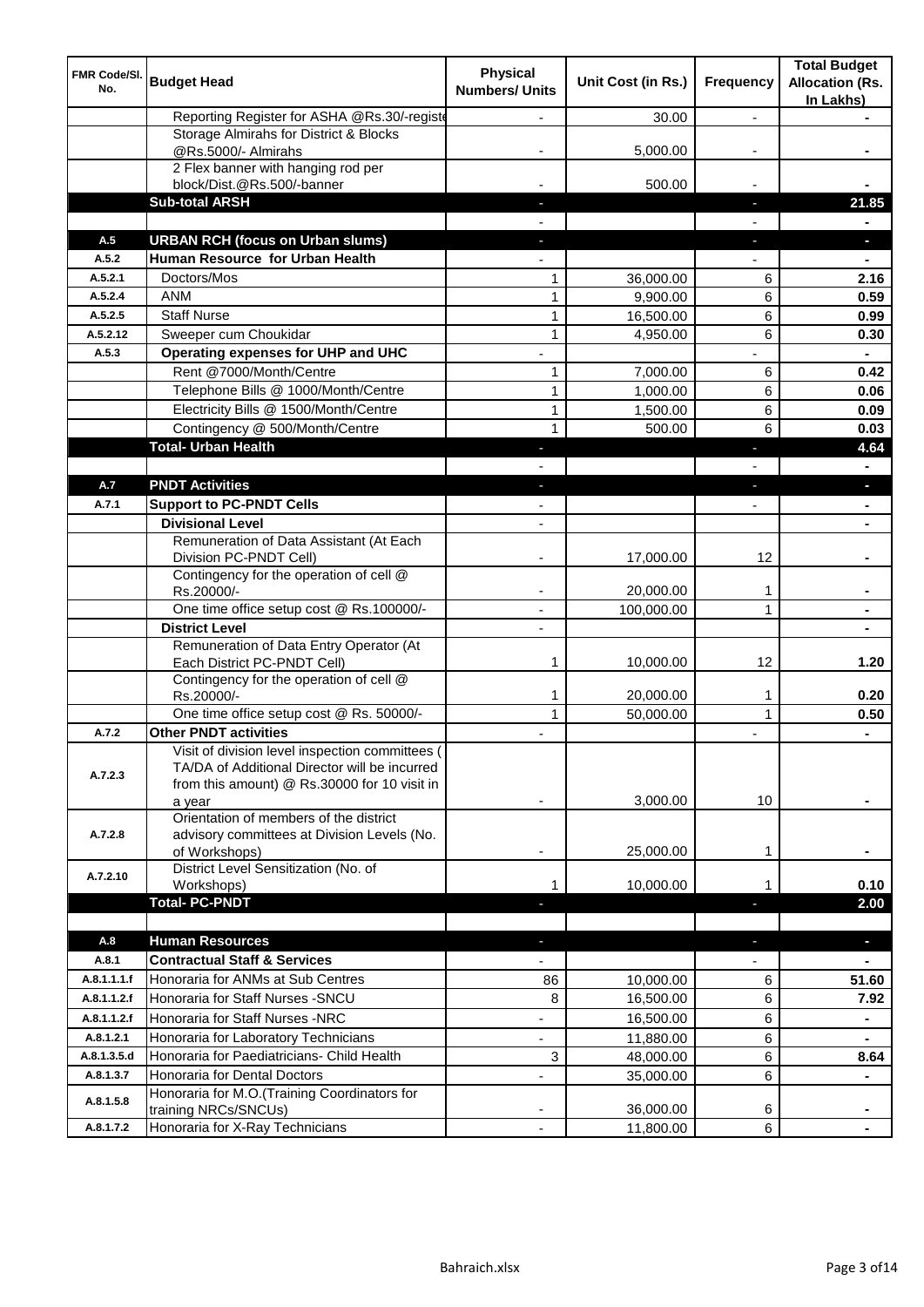| FMR Code/SI. |                                                                                | <b>Physical</b>          | Unit Cost (in Rs.)       |                          | <b>Total Budget</b>                 |
|--------------|--------------------------------------------------------------------------------|--------------------------|--------------------------|--------------------------|-------------------------------------|
| No.          | <b>Budget Head</b>                                                             | <b>Numbers/ Units</b>    |                          | Frequency                | <b>Allocation (Rs.</b><br>In Lakhs) |
| A.8.1.7.4    | <b>School Health Teams (Exclusively for SH)</b>                                |                          |                          |                          |                                     |
| A.8.1.7.4.a  | <b>Honoraria for Medical Officers</b>                                          |                          |                          |                          |                                     |
|              | No. of MBBS Doctors-Existing                                                   | 2                        | 36,000.00                | 6                        | 4.32                                |
|              | No. of MBBS Doctors-New                                                        | 12                       | 36,000.00                | 2                        | 8.64                                |
|              | No. of BDS Doctors-Existing                                                    | 12                       | 35,000.00                | 6                        | 25.20                               |
|              | No. of AYUSH Doctors-Existing                                                  | 14                       | 24,000.00                | 6                        | 20.16                               |
|              | No. of AYUSH Doctors-New                                                       | 14                       | 24,000.00                | 2                        | 6.72                                |
| A.8.1.7.4.b  | <b>Honoraria for Physiotherapists</b>                                          | 5                        | 11,880.00                | 6                        | 3.56                                |
| A.8.1.7.4.c  | <b>Honoraria for Dental Hygienists</b>                                         | 3                        | 11,880.00                | 6                        | 2.14                                |
| A.8.1.7.4.d  | <b>Honoraria for Ophthalmic Assistants</b>                                     | 20                       | 11,880.00                | 6                        | 14.26                               |
| A.8.1.7.4.e  | Honoraria for Staff Nurses/GNMs-Existing                                       | 17                       | 16,500.00                | 6                        | 16.83                               |
|              | Honoraria for Staff Nurses/GNMs-New                                            |                          | 16,500.00                | 2                        |                                     |
| A.8.1.7.4.g  | Honoraria for ANMs-Existing                                                    | 11                       | 10,000.00                | 6                        | 6.60                                |
|              | Honoraria for ANMs-New                                                         |                          | 10,000.00                | $\overline{2}$           |                                     |
|              | Honoraria for FP Counsellors(@ Rs.9300/-                                       |                          |                          |                          |                                     |
| A.8.1.7.5.1  | (Rs.9000/-Honoraria and 300/-for                                               |                          |                          |                          |                                     |
|              | communication support)                                                         | 3                        | 9,300.00                 | 6                        | 1.67                                |
| A.8.1.7.5.2  | <b>Honoraria for ARSH Counsellors</b>                                          | ٠                        | 12,000.00                | 6                        | $\blacksquare$                      |
| A.8.1.7.5.4  | <b>Honoraria for Nutritionist-NRC</b>                                          | $\overline{\phantom{a}}$ | 15,000.00                | 6                        | $\blacksquare$                      |
|              | <b>Honoraria for Staff under Routine</b>                                       |                          |                          |                          |                                     |
|              | <b>Immunization</b>                                                            |                          |                          |                          | $\blacksquare$                      |
|              | Refrigerator Mechanics-District Level                                          | ä,                       | 16,500.00                | 6                        |                                     |
| A.8.1.7.7    | Cold Chain Handlers-District Level                                             | 1                        | 9,900.00                 | 6                        | 0.59                                |
|              | Vaccine Store Keepers-Division Level                                           |                          | 22,000.00                | 6                        |                                     |
|              | Refrigerator Mechanics-Division Level                                          | ä,                       | 16,500.00                | 6                        | $\blacksquare$                      |
|              | Vaccine Van Drivers-Division Level                                             | ä,                       | 16,500.00                | 6                        | $\blacksquare$                      |
|              | Cold Chain Handlers-Division Level                                             |                          | 9,900.00                 | 6                        |                                     |
| A.8.1.9      | <b>Honoraria for Data Entry Operators</b>                                      | 2                        | 8,800.00                 | 6                        | 1.06                                |
| A.8.1.11.f   | <b>Honoraria for Caretakers-NRC</b>                                            |                          | 4,000.00                 | 6                        |                                     |
| A.8.1.11.f   | <b>Honoraria for Cooks-NRC</b>                                                 |                          | 5,000.00                 | 6                        |                                     |
|              | <b>TOTAL - HUMAN RESOURCE</b>                                                  |                          |                          |                          | 179.91                              |
| A.9          | <b>TRAINING</b>                                                                |                          |                          |                          |                                     |
|              |                                                                                |                          |                          | ٠                        |                                     |
| A.9.3        | <b>Maternal Health Training</b>                                                |                          |                          |                          |                                     |
| A.9.3.1      | <b>Skilled Attendance at Birth / SBA</b>                                       |                          |                          |                          |                                     |
| A.9.3.1.1    |                                                                                | $\overline{\phantom{a}}$ | 25,000.00                | ۰                        | $\blacksquare$                      |
|              | Setting up of SBA Training Centres                                             | 1                        |                          | ۰                        | 0.25                                |
| A.9.3.1.4    | <b>Training of Staff Nurses in SBA</b><br>Total Batches to be conducted (4 Per | ä,                       |                          | $\overline{\phantom{a}}$ |                                     |
|              | Batch)@ Rs.103300/ Batch                                                       | 8                        | 103,300.00               | $\overline{\phantom{a}}$ | 8.26                                |
| A.9.3.4      | <b>Safe Abortion Services Training</b>                                         |                          |                          | L,                       |                                     |
|              | <b>Training of Medical Officers in safe</b>                                    |                          |                          |                          |                                     |
|              | abortion                                                                       |                          |                          |                          |                                     |
| A.9.3.4.2    | Total Batches to be conducted @ Rs.52000                                       |                          |                          |                          |                                     |
|              | /batch                                                                         | 2                        | 52,000.00                |                          | 1.04                                |
| A.9.3.5      | RTI / STI Training                                                             | $\overline{\phantom{a}}$ |                          | $\overline{\phantom{a}}$ | $\blacksquare$                      |
|              | <b>Training of Medical Officers in RTI/STI</b>                                 | $\overline{\phantom{a}}$ |                          | $\overline{\phantom{a}}$ | $\blacksquare$                      |
| A.9.3.5.3    | Total Batches to be conducted @ Rs.72600                                       |                          |                          |                          |                                     |
|              | /batch                                                                         |                          | 72,600.00                |                          |                                     |
|              | Sub Total - Maternal Health Training                                           |                          |                          |                          | 9.55                                |
|              |                                                                                |                          |                          |                          |                                     |
| A.9.5        | <b>Child Health Training</b>                                                   |                          |                          | ٠                        | $\blacksquare$                      |
| A.9.5.2.2    | <b>F-IMNCI Training for Medical Officers</b>                                   |                          |                          |                          |                                     |
|              | <b>Total Training Load</b>                                                     | $\overline{\phantom{0}}$ | $\overline{\phantom{a}}$ |                          | $\blacksquare$                      |
|              | <b>Batch Size/Participants</b>                                                 | 16                       |                          |                          |                                     |
|              | No. of Batches                                                                 |                          | 212,900.00               | $\overline{\phantom{a}}$ | ۰                                   |
|              | Total Batches to be observed(25% of                                            |                          |                          |                          |                                     |
|              | organized batches)                                                             |                          | 7,500.00                 |                          |                                     |
| A.9.5.2.3    | <b>F-IMNCI Training for Staff Nurses</b>                                       | ۰                        |                          | $\overline{\phantom{a}}$ |                                     |
|              | <b>Total Training Load</b>                                                     | ۰                        |                          |                          |                                     |
|              | <b>Batch Size/Participants</b>                                                 |                          |                          |                          |                                     |
|              | No. of Batches                                                                 |                          | 206,900.00               |                          |                                     |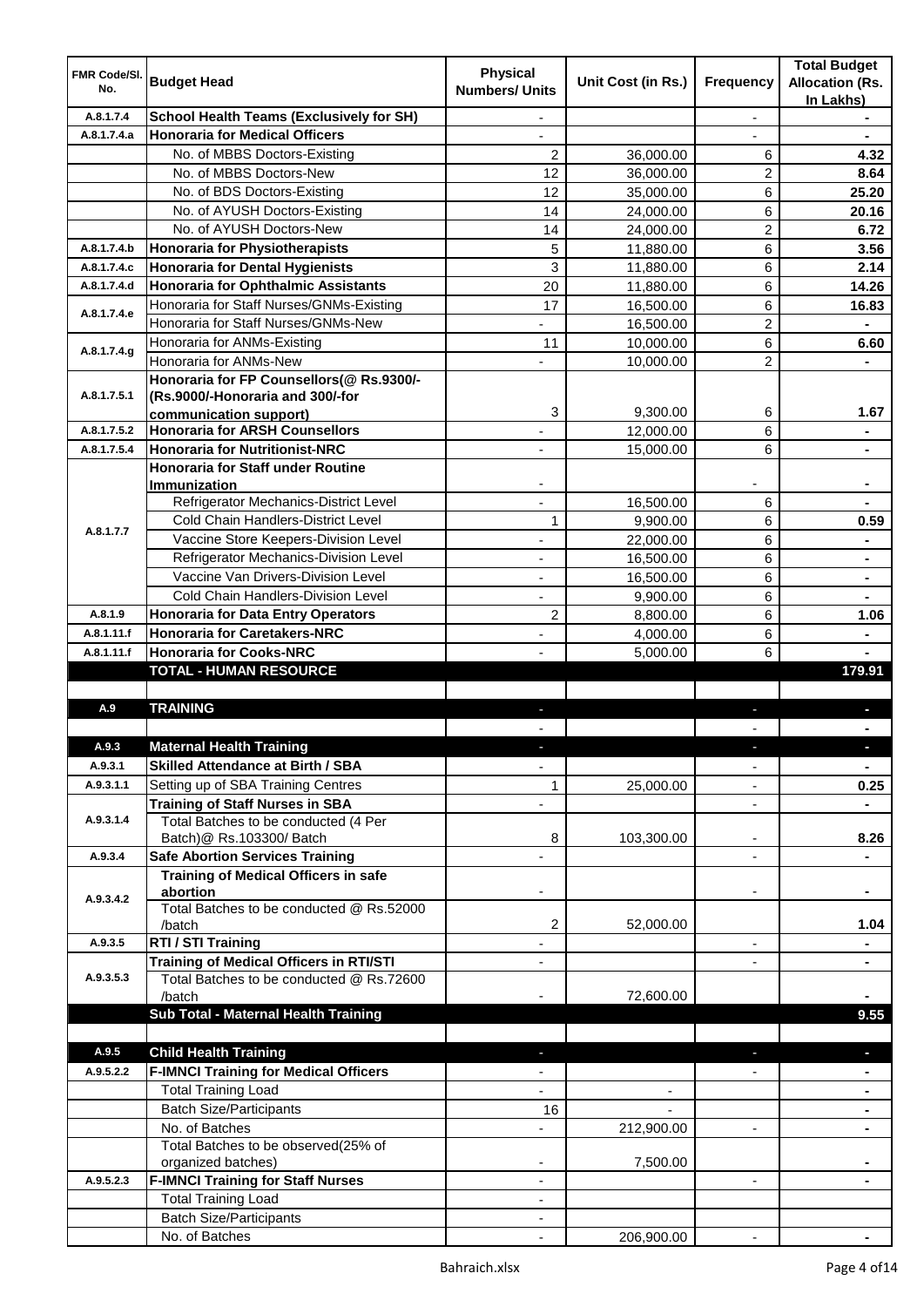| <b>FMR Code/SI.</b><br>No. | <b>Budget Head</b>                                                             | <b>Physical</b><br><b>Numbers/ Units</b> | Unit Cost (in Rs.) | Frequency                | <b>Total Budget</b><br><b>Allocation (Rs.</b><br>In Lakhs) |
|----------------------------|--------------------------------------------------------------------------------|------------------------------------------|--------------------|--------------------------|------------------------------------------------------------|
|                            | Total Batches to be observed(25% of<br>organized batches)                      |                                          | 7,500.00           |                          |                                                            |
| A.9.5.5.2.a                | <b>IMNCI Plus(CCSP)-10 Days TOT for</b>                                        |                                          |                    |                          |                                                            |
|                            | <b>Physicians</b><br><b>Total Training Load</b>                                |                                          |                    |                          |                                                            |
|                            | <b>Batch Size/Participants</b>                                                 | 24                                       |                    |                          |                                                            |
|                            | No. of Batches                                                                 |                                          | 576,300.00         |                          |                                                            |
|                            | Total Batches to be observed(25% of                                            |                                          |                    |                          |                                                            |
|                            | organized batches)                                                             |                                          | 11,000.00          |                          |                                                            |
|                            | Sub Total- Child Health Training                                               |                                          |                    |                          |                                                            |
|                            |                                                                                |                                          |                    |                          |                                                            |
| A.9.7                      | Adolescent Reproductive and Sexual Health/                                     |                                          |                    |                          |                                                            |
|                            | <b>ARSH Training</b><br><b>ARSH training for ANMs/LHVs</b>                     |                                          |                    |                          |                                                            |
| A.9.7.4                    | Total Batches to be conducted@ Rs.71000/                                       |                                          |                    |                          |                                                            |
|                            | <b>Batch</b>                                                                   | 3                                        | 71,000.00          |                          | 2.13                                                       |
|                            | <b>Sub Total- ARSH Training</b>                                                |                                          |                    |                          | 2.13                                                       |
|                            |                                                                                |                                          |                    |                          |                                                            |
| A.9.8.4.2                  | <b>Clinical Establishment Act</b>                                              | 1                                        | 798,000.00         | $\overline{a}$           | 7.98                                                       |
|                            |                                                                                |                                          |                    |                          |                                                            |
|                            | <b>TOTAL - Training</b>                                                        |                                          |                    |                          | 19.66                                                      |
|                            |                                                                                |                                          |                    |                          |                                                            |
| A.10                       | PROGRAMME MANAGEMENT                                                           |                                          |                    |                          | a.                                                         |
| A.10.2                     | <b>District Programme Management Support</b>                                   |                                          |                    |                          |                                                            |
|                            | Unit<br><b>Contractual Staffs for DPMSU</b>                                    |                                          |                    |                          |                                                            |
| A.10.2.1                   | Honoraria for District Programme Manager                                       | 1                                        | 32,700.00          | 6                        | 1.96                                                       |
| A.10.2.2                   | Honoraria for District Accounts Manager                                        | $\mathbf{1}$                             | 26,650.00          | 6                        | 1.60                                                       |
|                            | Honoraria for District Data Manager(District                                   |                                          |                    |                          |                                                            |
| A.10.2.3                   | Data cum Account Assistant)                                                    | 1                                        | 18,150.00          | 6                        | 1.09                                                       |
| A.10.2.7                   | Honoraria for Office Assistant                                                 | 1                                        | 7,000.00           | 6                        | 0.42                                                       |
| A.10.2.8.1                 | Operational Expenses for DPMU unit                                             | 1                                        | 75,000.00          | 6                        | 4.50                                                       |
| A.10.2.8.2                 | Honoraria for District Community Process                                       |                                          |                    |                          |                                                            |
|                            | Manager<br><b>Sub Total - DPMU</b>                                             | 1                                        | 26,650.00          | 6                        | 1.60<br>11.17                                              |
|                            |                                                                                |                                          |                    |                          |                                                            |
| A.10.3                     | <b>Block Programme Management Unit (BPMU)</b>                                  | $\overline{\phantom{a}}$                 |                    | $\overline{\phantom{a}}$ | $\blacksquare$                                             |
| A.10.3.1                   | Honoraria for Block Programme Managers                                         | 14                                       | 20,000.00          | 6                        | 16.80                                                      |
| A.10.3.2                   | Honoraria for Block Accounts Managers                                          | 14                                       | 10,000.00          | 6                        | 8.40                                                       |
|                            | <b>Sub Total - DPMU</b>                                                        | ٠                                        |                    | J,                       | 25.20                                                      |
|                            |                                                                                |                                          |                    |                          |                                                            |
| A.10.6                     | <b>Concurrent Audit System</b>                                                 |                                          |                    | $\overline{\phantom{0}}$ | $\blacksquare$                                             |
|                            | Budget For Block Units(Rs.1500 per                                             |                                          |                    |                          |                                                            |
|                            | Block/Quarter)                                                                 | 14                                       | 1,500.00           | 4                        | 0.84                                                       |
|                            | Budget For District (District HO Rs.                                           |                                          |                    | 12                       | 0.54                                                       |
|                            | 4500/Month)<br><b>Sub Total - Concurrent Audit</b>                             |                                          | 4,500.00           |                          | 1.38                                                       |
|                            |                                                                                |                                          |                    |                          |                                                            |
| A.10.7                     | <b>Mobility Support, Field Visits</b>                                          |                                          |                    | $\overline{a}$           | ä,                                                         |
|                            | Mobility Support-DPMU/District (2 Vehicles per                                 |                                          |                    |                          |                                                            |
| A.10.7.2                   | District per month)                                                            | 2                                        | 25,000.00          | 12                       | 6.00                                                       |
| A.10.7.3                   | Mobility Support-BPMU/Block (1 Vehicle per                                     |                                          |                    |                          |                                                            |
|                            | District per Month)                                                            | 14                                       | 25,000.00          | 12                       | 42.00                                                      |
| A.10.7.4.1                 | Mobility Support for Div.PMU Division & AD<br>Offices( 1 vehicle per Division) |                                          | 25,000.00          | 12                       |                                                            |
|                            | Sub Total - Mobility Support, Field Visits                                     |                                          |                    |                          | 48.00                                                      |
|                            |                                                                                |                                          |                    |                          |                                                            |
|                            | <b>TOTAL - Programme Management</b>                                            |                                          |                    | ı.                       | 85.75                                                      |
|                            |                                                                                |                                          |                    |                          |                                                            |
|                            | <b>GRAND TOTAL- RCH FLEXIPOOL</b>                                              |                                          |                    | a,                       | 1,681.24                                                   |
|                            |                                                                                |                                          |                    |                          |                                                            |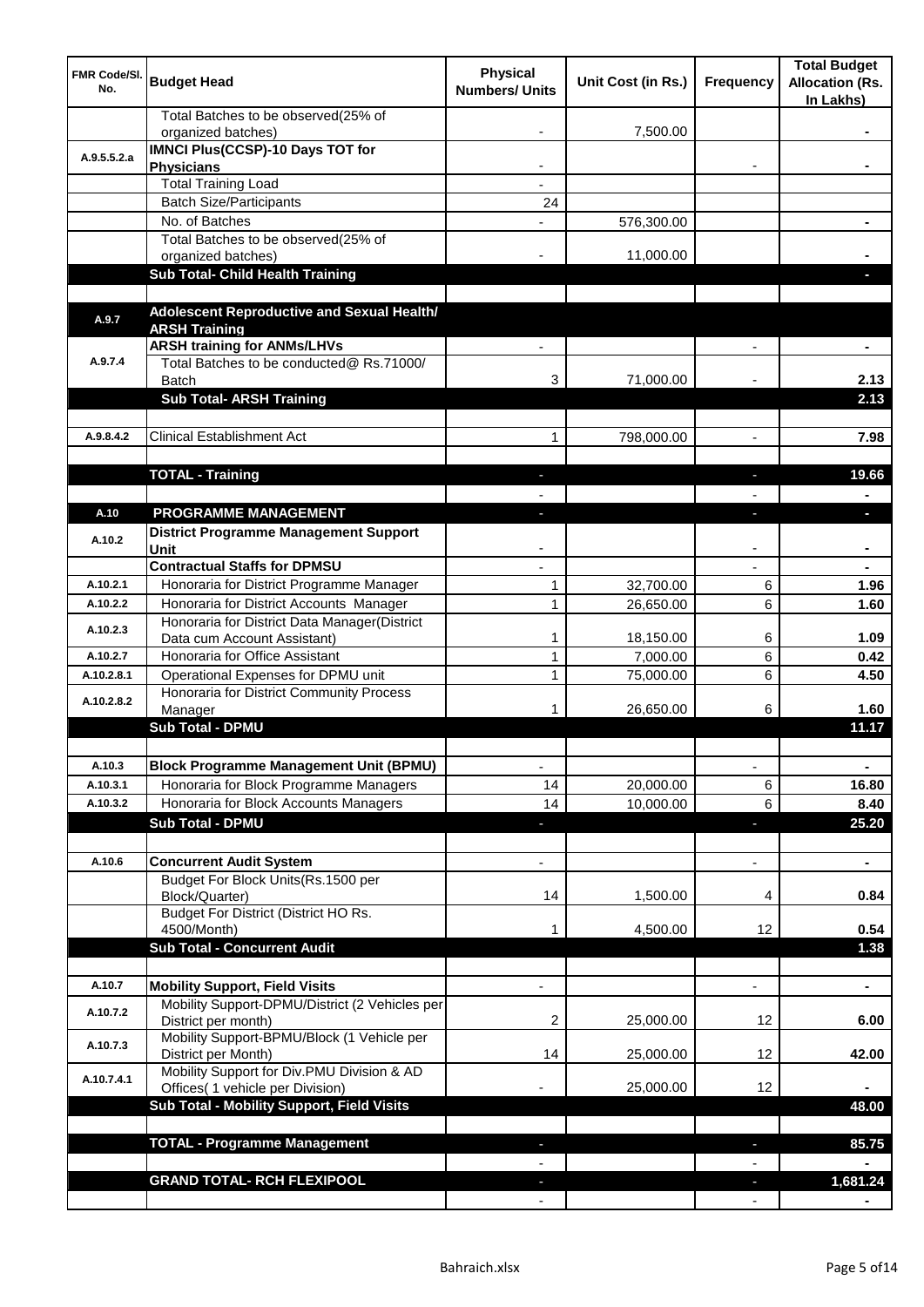| FMR Code/SI.<br>No. | <b>Budget Head</b>                                                              | <b>Physical</b><br><b>Numbers/ Units</b> | Unit Cost (in Rs.) | <b>Frequency</b>         | <b>Total Budget</b><br><b>Allocation (Rs.</b><br>In Lakhs) |
|---------------------|---------------------------------------------------------------------------------|------------------------------------------|--------------------|--------------------------|------------------------------------------------------------|
| в                   | <b>MISSION FLEXIPOOL</b>                                                        |                                          |                    | E.                       |                                                            |
| <b>B1</b>           | <b>ASHA</b>                                                                     |                                          |                    |                          |                                                            |
| B1.1.1.4.2          | ASHA State Trainers - TOT (Module VI&VII)-                                      |                                          |                    |                          |                                                            |
|                     | National Level-Cost of TA/DA                                                    |                                          | 15,000.00          |                          |                                                            |
| B1.1.3.3            | <b>Incentive for FP</b>                                                         |                                          |                    |                          |                                                            |
|                     | Incentive for ASHA @ Rs. 1000 if a couple                                       |                                          |                    |                          |                                                            |
| B1.1.3.3.1          | adopts permanent methods after 02                                               |                                          |                    |                          |                                                            |
|                     | children(Assumed that 15.56 % clients<br>adopts permanent methods after 02      |                                          |                    |                          |                                                            |
|                     | children).                                                                      | 654                                      | 1,000.00           |                          | 6.54                                                       |
| B1.1.3.5            | Other incentive                                                                 |                                          |                    |                          |                                                            |
|                     |                                                                                 |                                          |                    |                          |                                                            |
|                     | On taking Complicated On pregnancy cases                                        |                                          |                    |                          |                                                            |
| B1.1.3.5.1          | or New born cases to the health facility<br>@Rs.150/- case (up to 3 cases/year) |                                          |                    |                          |                                                            |
|                     |                                                                                 | 3,191                                    | 150.00             | 3                        | 14.36                                                      |
|                     | Birth & Death Registration (For 30 birth & 9                                    |                                          |                    |                          |                                                            |
| B1.1.3.5.3          | deaths/ASHA) -Amount Approved 90% Only                                          |                                          |                    |                          |                                                            |
|                     | TA/DA for attending Monthly Meetings                                            | 3,191                                    | 180.00             |                          | 5.17                                                       |
| B1.1.3.5.5          | @Rs.100/Meeting - Amount Approved 90%                                           |                                          |                    |                          |                                                            |
|                     | Only                                                                            | 3,191                                    | 100.00             | 12                       | 34.46                                                      |
|                     | Maternal Death Audit Information                                                |                                          |                    |                          |                                                            |
| B1.1.3.5.6          | (@Rs.200/Case)-Amount Approved 50%                                              |                                          |                    |                          |                                                            |
|                     | Only                                                                            | 343                                      | 200.00             |                          | 0.34                                                       |
| B1.1.3.5.12         | Incentives to ASHA Sangini(@Rs.150 for                                          |                                          |                    |                          |                                                            |
|                     | one field visit and 20 visits per month)                                        | 110                                      | 3,000.00           | 10                       | 33.00                                                      |
| B1.1.3.6            | <b>Other Activities</b>                                                         |                                          |                    |                          |                                                            |
| B1.1.3.6.1          | ASHA Divas/Annual ASHA Samellan-                                                |                                          |                    |                          |                                                            |
|                     | (Amount Approved 70% Only)                                                      | 3,191                                    | 250.00             |                          | 5.58                                                       |
|                     | <b>ASHA Payment Voucher</b>                                                     | 3,191                                    | 25.00              |                          | 0.80                                                       |
| B1.1.3.6.3          | <b>ASHA Master Payment Register</b>                                             | 14                                       | 150.00             |                          | 0.02                                                       |
|                     | <b>ASHA Sangini Format</b>                                                      | 110                                      | 50.00              |                          | 0.06                                                       |
| B1.1.4              | Awards to ASHA's/Link workers<br><b>ASHA Resource Centre/ASHA Mentoring</b>     | 14                                       | 5,000.00           | $\overline{\phantom{a}}$ | 0.70                                                       |
| B1.1.5              | Group                                                                           |                                          |                    |                          |                                                            |
|                     | Mobility Costs ASHA Mentoring Group for                                         |                                          |                    |                          |                                                            |
| B1.1.5.4            | district*4 meetings@Rs.2500/meeting                                             | 4                                        | 2,500.00           |                          | 0.10                                                       |
|                     | Sub Total - ASHA                                                                |                                          |                    |                          | 101.13                                                     |
|                     |                                                                                 |                                          |                    |                          |                                                            |
| <b>B2</b>           | <b>Untied Funds</b>                                                             | ٠                                        |                    | J,                       |                                                            |
| <b>B2.1</b>         | No. of CHCs/SDH and Amount Approved 71%                                         |                                          |                    |                          |                                                            |
|                     | Only                                                                            | 17                                       | 50,000.00          | 1                        | 6.04                                                       |
| <b>B2.2</b>         | No. of PHCs and Amount Approved 93% Only                                        |                                          |                    |                          |                                                            |
|                     | No. of Sub Centres and Amount Approved                                          | 49                                       | 25,000.00          | 1                        | 11.39                                                      |
| <b>B2.3</b>         | 46% Only                                                                        | 310                                      | 10,000.00          | 1                        | 14.26                                                      |
|                     | No. of VHNSCs and Amount Approved 36%                                           |                                          |                    |                          |                                                            |
| <b>B2.4</b>         | Only                                                                            | 903                                      | 10,000.00          | 1                        | 32.51                                                      |
|                     | <b>Sub Total - Untied Funds</b>                                                 |                                          |                    |                          | 64.20                                                      |
|                     |                                                                                 | $\frac{1}{2}$                            |                    |                          |                                                            |
| <b>B.3</b>          | <b>Annual Maintenance Grants</b>                                                | ٠                                        |                    | ٠                        | $\blacksquare$                                             |
| <b>B3.1</b>         | No. of CHCs and Amount Approved 70% Only                                        |                                          |                    |                          |                                                            |
|                     |                                                                                 | 17                                       | 100,000.00         | 1                        | 11.90                                                      |
| <b>B3.2</b>         | No. of PHCs and Amount Approved 69% Only                                        |                                          |                    |                          |                                                            |
|                     | No. of Sub Centres and Amount Approved                                          | 42                                       | 50,000.00          | 1                        | 14.49                                                      |
| <b>B3.3</b>         | 49% Only                                                                        | 268                                      | 10,000.00          | 1                        | 13.13                                                      |
|                     | Sub Total - AMG                                                                 | J,                                       |                    | ı                        | 39.52                                                      |
|                     |                                                                                 |                                          |                    |                          |                                                            |
| B.6                 | <b>Corpus Grants to HMS/RKS</b>                                                 | ٠                                        |                    | ٠                        | Ξ.                                                         |
| B6.1                | District Hospitals (DH+DWH)                                                     | $\overline{2}$                           |                    | $\overline{\phantom{a}}$ | $\blacksquare$                                             |
|                     | Amount Approved for District Hospitals                                          |                                          |                    |                          | 6.21                                                       |
|                     |                                                                                 |                                          |                    |                          |                                                            |
| B6.2                | No. of CHCs and Amount Approved 90% Only                                        | 17                                       | 100,000.00         | 1                        | 15.30                                                      |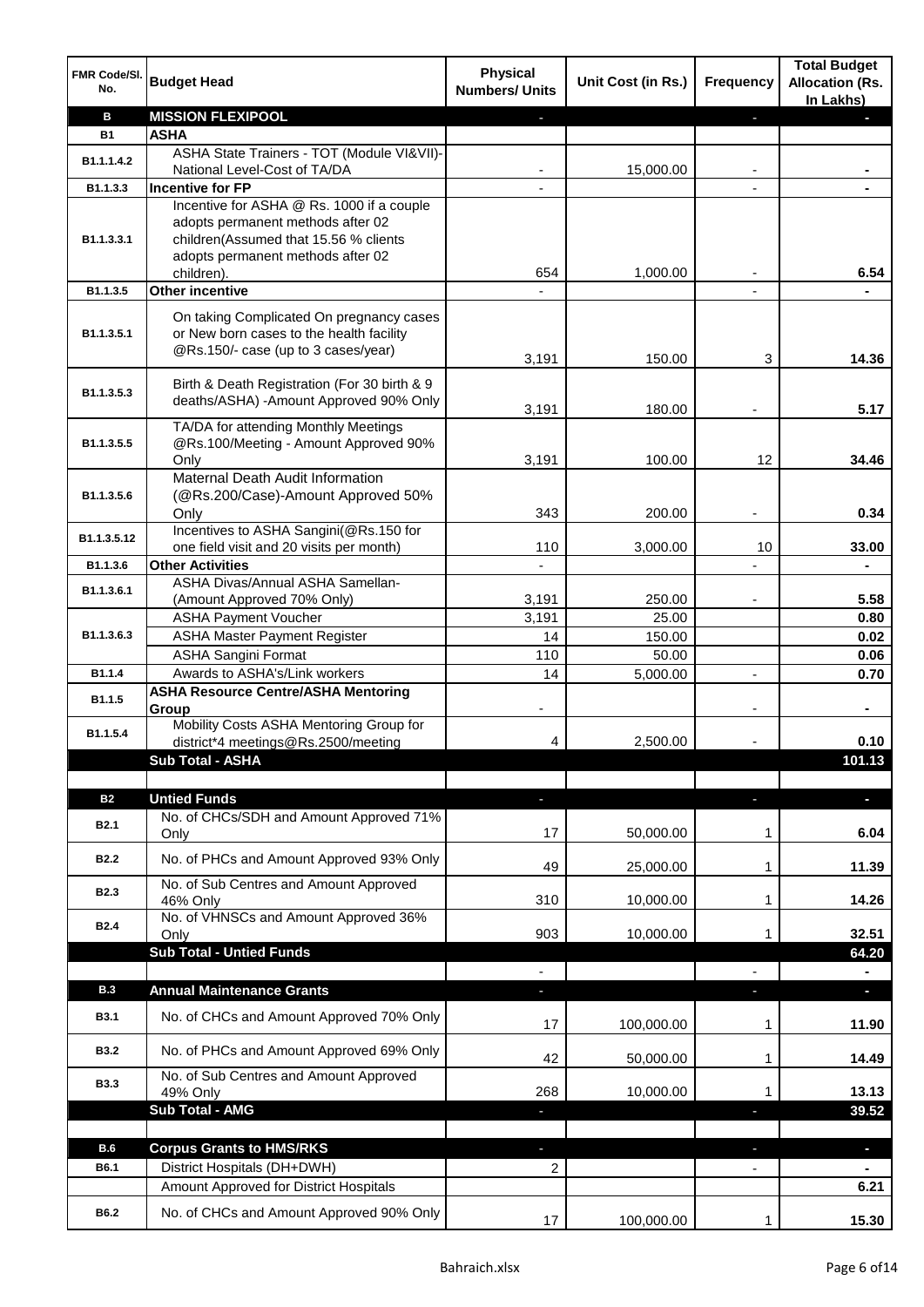| <b>FMR Code/SI.</b><br>No. | <b>Budget Head</b>                                                                                   | <b>Physical</b><br><b>Numbers/ Units</b>             | Unit Cost (in Rs.) | <b>Frequency</b>  | <b>Total Budget</b><br><b>Allocation (Rs.</b><br>In Lakhs) |
|----------------------------|------------------------------------------------------------------------------------------------------|------------------------------------------------------|--------------------|-------------------|------------------------------------------------------------|
| B6.3                       | No. of PHCs and Amount Approved 90% Only                                                             | 49                                                   | 50,000.00          | 1                 | 22.05                                                      |
|                            | <b>Sub Total - HMS/RKS</b>                                                                           | ٠                                                    |                    | J,                | 43.56                                                      |
|                            |                                                                                                      |                                                      |                    |                   |                                                            |
| <b>B9</b>                  | <b>Mainstreaming of AYUSH</b>                                                                        | o,                                                   |                    | T                 | a.                                                         |
| B.9.1                      | <b>Medical Officers (Only AYUSH)</b>                                                                 |                                                      |                    |                   |                                                            |
| B.9.1.1                    | <b>Contractual Medical Officers</b>                                                                  | 31                                                   | 24,000.00          | 6                 | 44.64                                                      |
| <b>B.9.2</b>               | <b>AYUSH Pharmacists</b>                                                                             | 13                                                   | 9,000.00           | 6                 | 7.02                                                       |
|                            | <b>Sub Total (AYUSH)</b>                                                                             | J,                                                   |                    | J,                | 51.66                                                      |
|                            |                                                                                                      |                                                      |                    |                   |                                                            |
| <b>B10</b>                 | <b>IEC-BCC Activities</b>                                                                            |                                                      |                    | ı.                | н                                                          |
| <b>B.10.2</b>              | <b>Implementation of BCC/IEC Activities at</b><br>district level                                     |                                                      |                    |                   | 5.00                                                       |
| B.10.5.2                   | Printing of WIFS Cards, Referral Slips, etc                                                          |                                                      |                    | $\blacksquare$    |                                                            |
|                            | WIFS Cards for School Children(No. of Cards)                                                         |                                                      | 4.00               |                   |                                                            |
|                            | Sub Total (IEC/BCC)                                                                                  |                                                      |                    | ı                 | 5.00                                                       |
|                            |                                                                                                      |                                                      |                    |                   |                                                            |
| <b>B15</b>                 | <b>Planning, Implementation and Monitoring</b>                                                       |                                                      |                    |                   |                                                            |
| B15.2                      | <b>Quality Assurance</b>                                                                             |                                                      |                    |                   |                                                            |
| B15.2.2                    | <b>Quality Assurance Committees</b>                                                                  | $\overline{\phantom{a}}$                             |                    |                   |                                                            |
|                            | <b>Division Level</b>                                                                                | $\blacksquare$                                       |                    |                   | $\blacksquare$                                             |
|                            | One time establishment @ Rs. 1.00 Lakh/<br>Division (Amount Approved 50% Only)                       |                                                      |                    |                   |                                                            |
|                            | Operational Expenses @Rs. 5000/month/                                                                |                                                      | 100,000.00         | 1                 |                                                            |
|                            | division (Amount Approved 50% Only)<br><b>District Level</b>                                         | $\overline{\phantom{a}}$<br>$\overline{\phantom{a}}$ | 5,000.00           | 12                |                                                            |
|                            | One time establishment @ Rs. 1.00 Lakh/<br>District (Amount Approved 50% Only)                       | 1                                                    | 100,000.00         | 1                 | 0.50                                                       |
|                            | Operational Expenses @Rs. 5000/ Month/<br>District (Amount Approved 50% Only)                        | 1                                                    | 5,000.00           | 12                | 0.30                                                       |
| B15.2.4                    | <b>Review meetings</b>                                                                               |                                                      |                    | ٠                 |                                                            |
| B15.2.4.2                  | <b>Division Level</b>                                                                                |                                                      |                    |                   |                                                            |
|                            | Review meetings @ Rs 10000/- per meeting<br>for 4 meeting per division (Amount Approved<br>50% Only) |                                                      | 10,000.00          | 4                 |                                                            |
|                            | <b>District Level</b><br>Review meetings @ Rs 10000/- per meeting                                    |                                                      |                    |                   |                                                            |
|                            | for 4 meeting per District (Amount Approved                                                          |                                                      |                    |                   |                                                            |
|                            | 50% Only)                                                                                            | 1                                                    | 10,000.00          | 4                 | 0.20                                                       |
| B15.2.5                    | <b>Other Block Level Activities</b>                                                                  |                                                      |                    |                   |                                                            |
| B15.2.5.1                  | Block QA visioning meeting (Orienting<br><b>Block Officials on Facility Solutions Levels-</b>        |                                                      |                    |                   |                                                            |
|                            | Amount Approved 50% Only)                                                                            | 1                                                    | 35,000.00          | 1                 | 0.18                                                       |
| B15.2.5.2                  | Quality Management System (QMS) training<br>workshop -(Amount Approved 50% Only)                     | 1                                                    | 100,000.00         | 1                 | 0.50                                                       |
|                            | <b>Sub Total - Quality Assurance</b>                                                                 |                                                      |                    |                   | 1.68                                                       |
|                            |                                                                                                      |                                                      |                    |                   | $\blacksquare$                                             |
| B15.3                      | <b>Monitoring and Evaluation</b>                                                                     |                                                      |                    |                   |                                                            |
| B15.3.1.6.3                | Honoraria of Data Entry Operators for MCTS                                                           | 14                                                   | 11,000.00          | 6                 | 9.24                                                       |
| B15.3.2                    | <b>Computerization HMIS and E-governance</b>                                                         |                                                      |                    |                   |                                                            |
|                            | HMIS Operational Cost (excluding HR & Trainings)-                                                    |                                                      |                    |                   |                                                            |
|                            | Expenses for Internet @1500/month/<br>computer for 951 Nos                                           | 16                                                   | 1,500.00           | 12                | 2.88                                                       |
|                            | Expenses for Internet Rs.750/pm/block<br>computer(new) for 820 Nos.                                  | 14                                                   | 750.00             | $12 \overline{ }$ | 1.26                                                       |
|                            |                                                                                                      |                                                      |                    |                   |                                                            |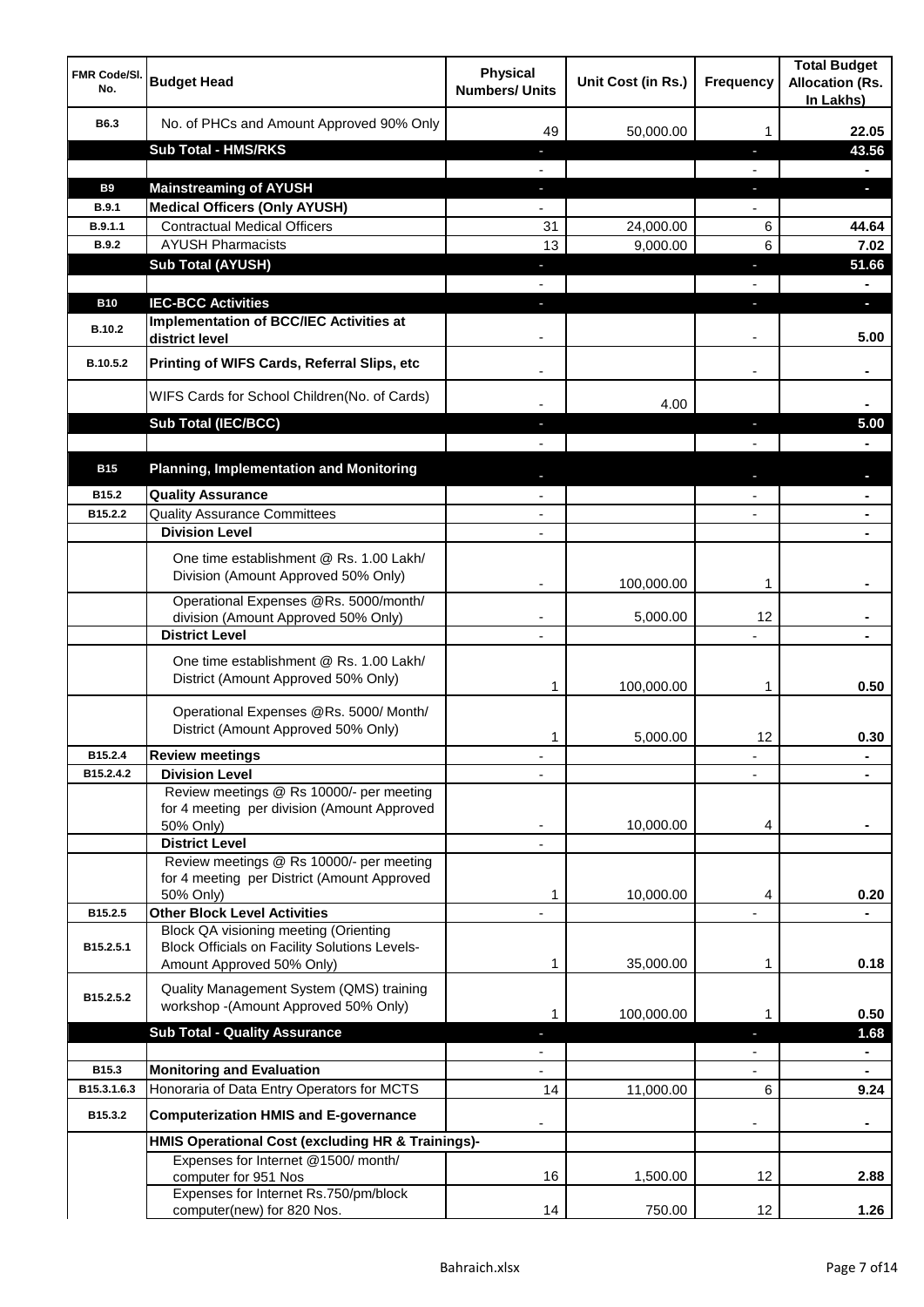| <b>FMR Code/SI.</b><br>No. | <b>Budget Head</b>                                                                                   | <b>Physical</b><br><b>Numbers/ Units</b> | Unit Cost (in Rs.) | <b>Frequency</b>         | <b>Total Budget</b><br><b>Allocation (Rs.</b><br>In Lakhs) |
|----------------------------|------------------------------------------------------------------------------------------------------|------------------------------------------|--------------------|--------------------------|------------------------------------------------------------|
| B15.3.2.1.a                | Expenses for Internet Data Card<br>@Rs.750/pm/Computer (new) for 75 Nos.                             | 1                                        | 750.00             | 12                       | 0.09                                                       |
|                            | Expenses for Internet Data Card<br>@Rs.750/pm/Computer (new) for 18 Nos.                             |                                          | 750.00             | 12                       |                                                            |
| B15.3.2.1.d                | Other Office and admin expenses                                                                      |                                          |                    |                          |                                                            |
| B15.3.2.1.d.2              | Maintenance of Computers/AMC/etc -HMIS<br>(Block -PHC/CHC,CH, CMF (M/F) Old                          |                                          |                    |                          |                                                            |
|                            | @Rs. 4000/unit for 951 no.<br>Purchase of computer consumables/Admin                                 | 16                                       | 4,000.00           | 1                        | 0.64                                                       |
| B15.3.2.1.d.3              | Expenses @ Rs.1000.00 for 951 no.-Six<br><b>Months</b>                                               | 16                                       | 1,000.00           | 6                        | 0.96                                                       |
| B15.3.2.2.a                | MCTS Operational Cost (excluding HR &<br>Trainings)                                                  |                                          |                    |                          |                                                            |
| B15.3.2.2.b                | Procurement of computers/Printers/<br>Cartridges , etc. - @50,000.00/Computer<br>Systems for 820 No. | 14                                       | 50,000.00          | 1                        | 7.00                                                       |
| B15.3.2.2.d                | Other Office and admin expenses                                                                      |                                          |                    |                          |                                                            |
|                            | @12,000.00 per year -820 No.(New)                                                                    | 14                                       | 12,000.00          | 1                        | 1.68                                                       |
| B15.3.3                    | Other M & E Activities<br>Review Meetings for MCTS @ Rs                                              |                                          |                    |                          |                                                            |
| B15.3.3.5                  | 4,000/meeting for 12 meetings                                                                        | 1                                        | 4,000.00           | 12                       | 0.48                                                       |
|                            | <b>Sub Total - Monitoring and Evaluation</b>                                                         |                                          |                    |                          | 24.23                                                      |
|                            |                                                                                                      |                                          |                    |                          |                                                            |
| <b>B.16</b>                | <b>PROCUREMENT</b>                                                                                   |                                          |                    |                          | ы                                                          |
| B <sub>16.1.1</sub>        | <b>Procurement of Equipments: MH</b>                                                                 |                                          |                    |                          |                                                            |
| B16.1.1.2                  | MVA / EVA Kits for Safe Abortion services                                                            | 22                                       | 2,500.00           | $\overline{\phantom{a}}$ | 0.55                                                       |
| B16.1.6                    | <b>Equipments for ARSH/ School Health</b>                                                            |                                          |                    | $\overline{\phantom{a}}$ | $\blacksquare$                                             |
| B16.1.6.1                  | Equipments for ARSH Clinics (New)<br><b>Sub Total (Procurement of Equipments)</b>                    | $\mathbf{r}$                             | 15,000.00          | 1                        | 0.55                                                       |
|                            |                                                                                                      |                                          |                    |                          |                                                            |
| B.16.2.1                   | Drugs & supplies for MH                                                                              |                                          |                    |                          |                                                            |
| B.16.2.1.2                 | Drugs for Safe Abortion (No. of MMA<br>estimated in year 2013-14)                                    | 997                                      | 200.00             |                          | 1.99                                                       |
| B.16.2.4                   | <b>Supplies for IMEP</b>                                                                             |                                          |                    |                          |                                                            |
| B.16.2.4.1                 | <b>Bio-Medical Waste Management-District</b><br>level                                                |                                          |                    |                          | 17.42                                                      |
| B.16.2.4.2                 | Bio-Medical Waste Management-CHC level                                                               |                                          |                    | -                        | 22.02                                                      |
| B.16.2.4.3                 | Cleaning/Washing, House keeping and<br>Laundry Management - District Level                           |                                          |                    |                          | 28.68                                                      |
| B.16.2.4.4                 | Cleaning/Washing, House keeping and<br>Laundry Management - CHC/PHC Level                            |                                          |                    |                          | 26.94                                                      |
|                            | <b>ASHA Drug Kits</b>                                                                                |                                          |                    |                          |                                                            |
| B.16.2.5.2                 | Drug Kit replenishment for ASHAs @ Rs.<br>300/ASHA                                                   | 2,160                                    | 300.00             |                          | 6.48                                                       |
| B.16.2.6                   | Drugs & supplies for WIFS                                                                            |                                          |                    | $\blacksquare$           |                                                            |
|                            | For Govt. & Govt. aided Schools (Classes VI<br>to XII)                                               |                                          |                    |                          |                                                            |
|                            | <b>Total Beneficiaries</b>                                                                           | 81,713                                   |                    |                          |                                                            |
| B.16.2.6.1                 | IFA Tables Required at District (Beneficiary*<br>52 Tabs)                                            | 4,249,070                                | 0.12               |                          | 5.10                                                       |
| B.16.2.6.2                 | Albendazole Tablets Required at District<br>(Beneficiary *2 Tabs)                                    | 163,426                                  | 1.00               |                          | 1.63                                                       |
| B.16.2.7                   | Drugs & Supplies under SHP                                                                           | ٠                                        |                    |                          | ٠                                                          |
|                            | <b>For Aganwadi Centres</b><br>Expected No. of Children at AWCs                                      | 77,350                                   |                    |                          | $\blacksquare$<br>۰                                        |
|                            | No. of IFA Bottles (One bottle of 100                                                                |                                          |                    |                          |                                                            |
|                            | ml./child)                                                                                           | 77,350                                   | 10.00              |                          | 7.74                                                       |
|                            | Albendazole Tablets (2 tablets per Child)                                                            | 154,700                                  | 1.00               |                          | 1.55                                                       |
|                            | For Primary Schools(For Govt. & Govt.<br>aided Schools Classes I to V)                               |                                          |                    |                          |                                                            |
|                            | Expected No. of Children in Schools                                                                  | 148,837                                  |                    |                          |                                                            |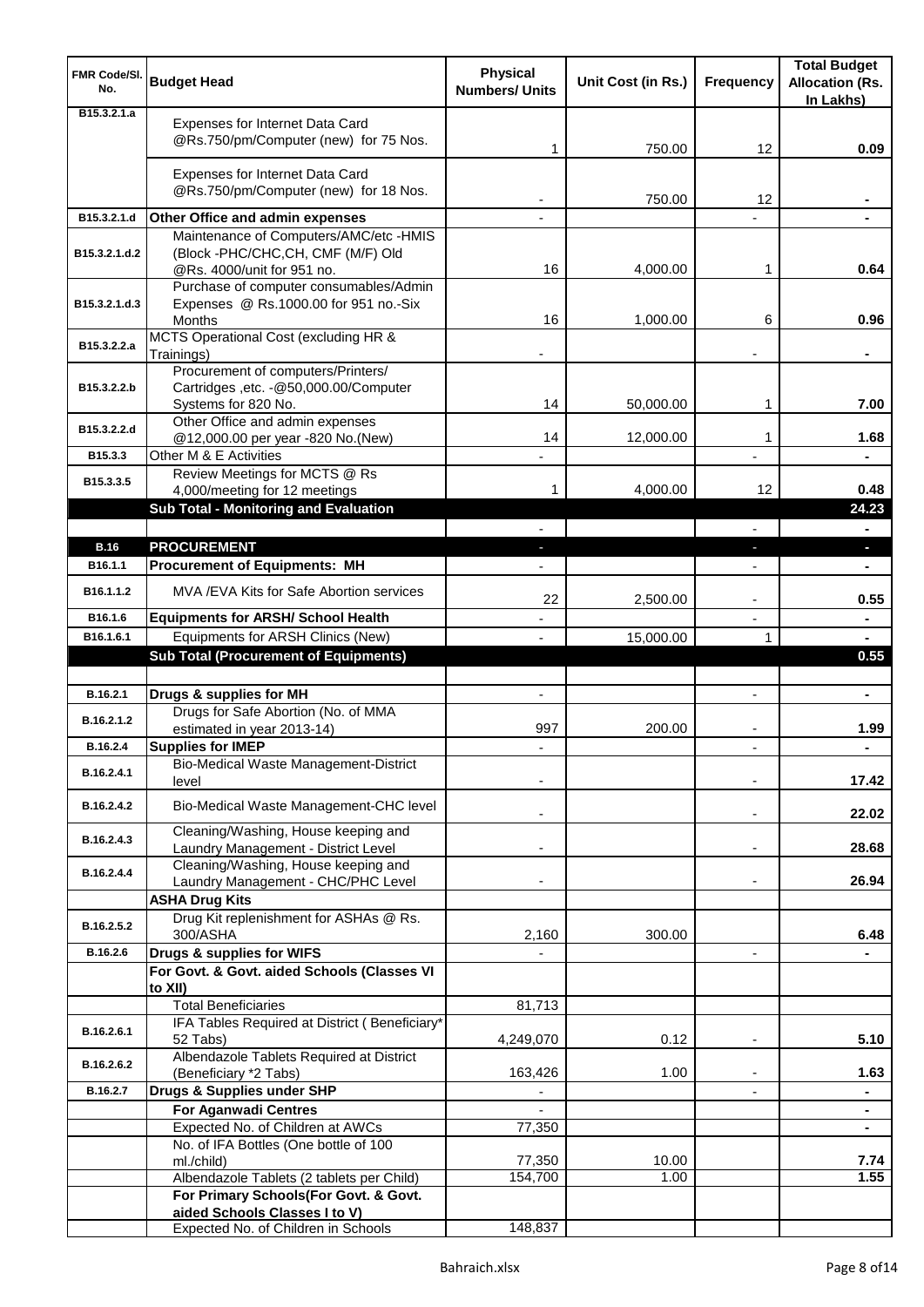| FMR Code/SI.<br>No. | <b>Budget Head</b>                                                                                                        | <b>Physical</b><br><b>Numbers/ Units</b> | Unit Cost (in Rs.) | Frequency                | <b>Total Budget</b><br><b>Allocation (Rs.</b><br>In Lakhs) |
|---------------------|---------------------------------------------------------------------------------------------------------------------------|------------------------------------------|--------------------|--------------------------|------------------------------------------------------------|
|                     | No. of Tablets Required at District (52 Tabs./<br>Beneficiary)                                                            | 7,739,503                                | 0.12               |                          | 9.29                                                       |
|                     | No. of Tablets Required at District (2 Tabs./<br>Beneficiary)                                                             | 297,673                                  | 1.00               |                          | 2.98                                                       |
|                     | <b>Medicines for Teams</b>                                                                                                |                                          |                    |                          |                                                            |
|                     | No. of Blocks                                                                                                             | 14                                       |                    |                          |                                                            |
|                     | First Time Medicines For Teams (2 Teams<br>in Each Block)                                                                 | 28                                       | 18,000.00          |                          | 5.04                                                       |
|                     | <b>Sub Total (Procurement of Drugs &amp; Supplies)</b>                                                                    |                                          |                    |                          | 136.86                                                     |
| <b>B.17</b>         | <b>Drugs Warehouses/Logistics Management</b>                                                                              |                                          |                    |                          |                                                            |
|                     | Honoraria of Staff at Regional Drug<br>Warehouse                                                                          |                                          |                    |                          |                                                            |
|                     | Accountant                                                                                                                |                                          | 10,000.00          | 6                        |                                                            |
|                     | Computer Operator Cum Store Keeper                                                                                        | $\overline{\phantom{a}}$                 | 10,000.00          | 6                        |                                                            |
|                     | Fork-Lift Operator cum Mechanic                                                                                           | $\overline{\phantom{a}}$                 | 6,500.00           | 6                        |                                                            |
| <b>B.17.1</b>       | Fourth class / Loader                                                                                                     | $\overline{\phantom{a}}$                 | 6,500.00           | 6                        | $\blacksquare$                                             |
|                     | Generator Operator cum Electrician                                                                                        | $\overline{a}$                           | 5,000.00           | 6                        | $\blacksquare$                                             |
|                     | Sweeper                                                                                                                   | $\overline{\phantom{a}}$                 | 3,500.00           | 6                        | ٠                                                          |
|                     | <b>Armed Guards</b>                                                                                                       | $\overline{\phantom{a}}$                 | 6,335.00           | 6                        | $\blacksquare$                                             |
|                     | <b>General Guards</b>                                                                                                     | $\overline{\phantom{a}}$                 | 5,157.00           | 6                        | $\blacksquare$                                             |
|                     | Gardener                                                                                                                  | $\blacksquare$                           | 3,000.00           | 6                        | $\blacksquare$                                             |
|                     | <b>Honoraria of Staff at District Drug</b><br>Warehouse                                                                   |                                          |                    |                          |                                                            |
|                     | Computer Operator Cum Store Keeper                                                                                        | $\mathbf{1}$                             | 10,000.00          | 6                        | 0.60                                                       |
| <b>B.17.3</b>       | Generator Operator Cum Mechanic/Electricia                                                                                | $\mathbf{1}$                             | 5,000.00           | 6                        | 0.30                                                       |
|                     | Loader                                                                                                                    | 1                                        | 5,000.00           | 6                        | 0.30                                                       |
|                     | Choukidar                                                                                                                 | 1                                        | 5,000.00           | 6                        | 0.30                                                       |
|                     | Part-time Sweeper                                                                                                         | 1                                        | 2,500.00           | 6                        | 0.15                                                       |
| <b>B.17.4</b>       | <b>Others</b>                                                                                                             |                                          |                    | $\blacksquare$           | $\blacksquare$                                             |
| B.17.4.1            | Operational Cost for Regional Drug ware House                                                                             |                                          |                    | $\overline{\phantom{a}}$ | $\blacksquare$                                             |
|                     | <b>Electricity Charges</b>                                                                                                |                                          |                    |                          |                                                            |
|                     | <b>Telephone Charges</b>                                                                                                  |                                          |                    |                          |                                                            |
|                     | POL & Maintenance of DG Sets                                                                                              |                                          |                    |                          |                                                            |
|                     | Stationary                                                                                                                |                                          |                    |                          |                                                            |
|                     | Contingency<br><b>Sub Total-Drug Ware Houses</b>                                                                          |                                          |                    |                          | 1.65                                                       |
|                     |                                                                                                                           |                                          |                    |                          |                                                            |
|                     | <b>GRAND TOTAL- MISSION FLEXIPOOL</b>                                                                                     |                                          |                    |                          | 470.04                                                     |
|                     |                                                                                                                           |                                          |                    |                          |                                                            |
| $\mathbf c$         | <b>IMMUNISATION</b>                                                                                                       |                                          |                    |                          |                                                            |
| C.1                 | RI strengthening project (Review meeting,<br>Mobility support, Outreach services etc)                                     |                                          |                    | $\overline{\phantom{a}}$ |                                                            |
| C.1.a               | Mobility Support for supervision for district<br>level officers @Rs 250000/- Year                                         | 1                                        | 250,000.00         | $\overline{\phantom{a}}$ | 2.50                                                       |
| C.1.b               | Mobility support for supervision at State level                                                                           |                                          |                    |                          |                                                            |
| C.1.c               | Printing and dissemination of Immunization<br>cards, tally sheets, monitoring forms etc.@<br>Rs 10 /- Beneficiary         | 114,641                                  | 10.00              |                          | 11.46                                                      |
| C.1.d               | Support for Quarterly State level review                                                                                  |                                          |                    |                          |                                                            |
| C.1.e               | meetings of district officer<br>Quarterly review meetings exclusive for RI at<br>district level with Block Mos, CDPO, and |                                          |                    |                          |                                                            |
|                     | other stake holders (@ Rs 100/- per                                                                                       |                                          |                    |                          |                                                            |
|                     | participant(5 participant / block)                                                                                        | 280                                      | 100.00             |                          | 0.28                                                       |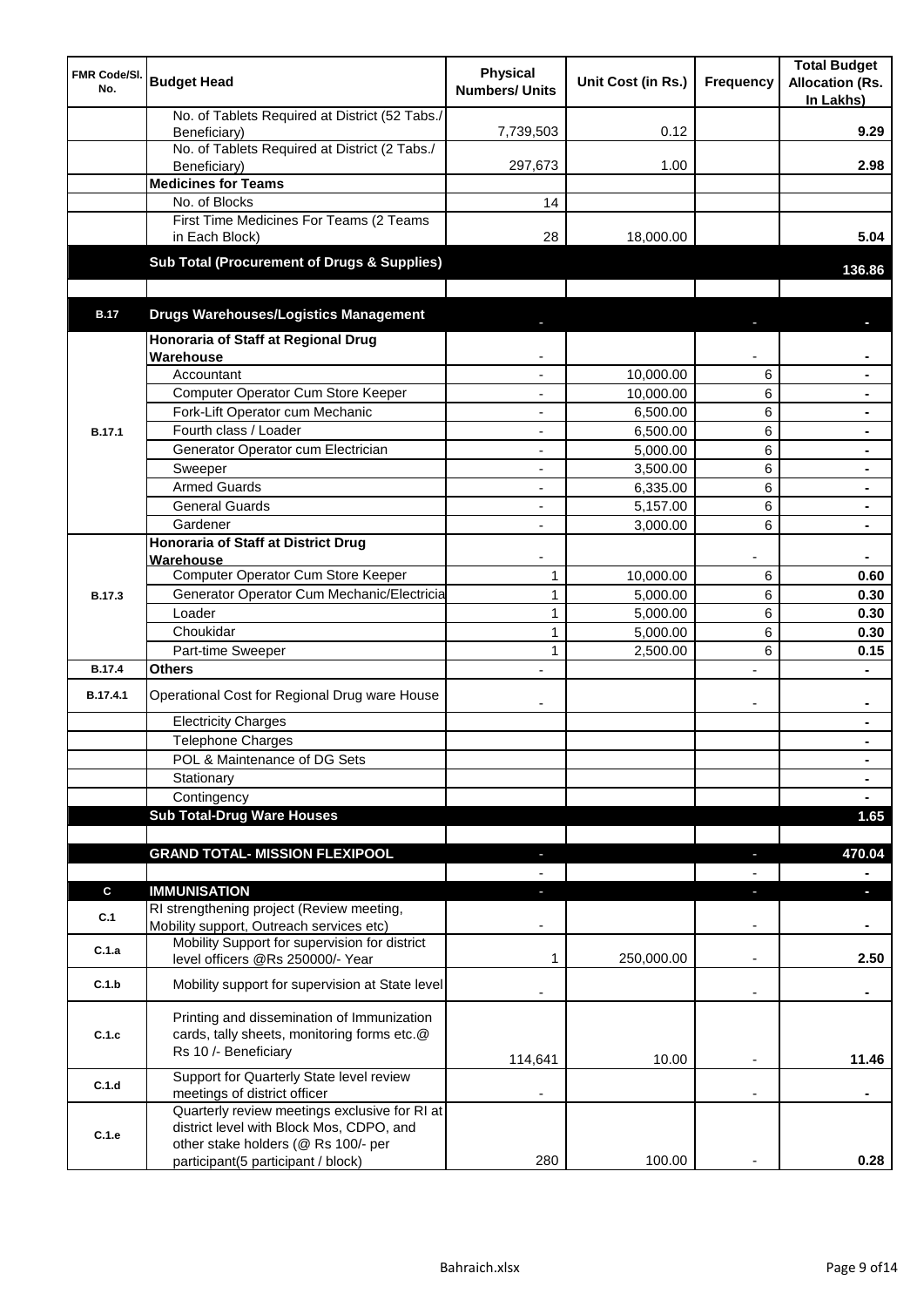| <b>FMR Code/SI.</b><br>No. | <b>Budget Head</b>                                                                                                                                                                                                                                             | <b>Physical</b><br><b>Numbers/ Units</b> | Unit Cost (in Rs.) | Frequency                        | <b>Total Budget</b><br><b>Allocation (Rs.</b><br>In Lakhs) |
|----------------------------|----------------------------------------------------------------------------------------------------------------------------------------------------------------------------------------------------------------------------------------------------------------|------------------------------------------|--------------------|----------------------------------|------------------------------------------------------------|
| C.1.f                      | Quarterly review meetings exclusive for RI at<br>block level @Rs 50/- per person as<br>honorarium/Asha(For travel) & Rs 25 per<br>person at the disposal of MOIC for meeting<br>expenses (Refreshment, stationery and                                          |                                          |                    |                                  |                                                            |
|                            | mis.)                                                                                                                                                                                                                                                          | 8,808                                    | 75.00              |                                  | 6.61                                                       |
| C.1.g                      | Focus on slum & underserved areas in<br>urban areas/alternative vaccinator for slums<br>(Hiring of ANM @ 450/-per session for four<br>sessions/month/slum of 10000 population<br>and Rs.300/ month as contingency per slum<br>i.e.Rs.2100/-month/slum of 10000 |                                          |                    |                                  |                                                            |
| C.1.h                      | population)<br>Mobilization of children through ASHA or                                                                                                                                                                                                        | 48<br>32,352                             | 2,100.00<br>150.00 |                                  | 1.01<br>48.53                                              |
| C.1.i                      | other mobilizers(@Rs 150/-per session)<br>Alternative vaccine delivery in hard to reach                                                                                                                                                                        | 720                                      | 150.00             | $\overline{\phantom{a}}$         | 1.08                                                       |
| C.1.j                      | areas(@Rs 150/-per session)<br>Alternative Vaccine Delivery in other<br>areas(@Rs. 75/- per session)                                                                                                                                                           | 32,352                                   | 75.00              | $\overline{\phantom{a}}$         | 24.26                                                      |
| C.1.k                      | To develop micro plan at sub-centre level(@                                                                                                                                                                                                                    |                                          |                    |                                  |                                                            |
| C.1.1                      | Rs 100/- per sub centre)<br>For consolidation of micro plans at block<br>level (@ Rs 1000/-per block per PHC and                                                                                                                                               | 377                                      | 100.00             |                                  | 0.38                                                       |
|                            | Rs 2000/- per district)<br>POL for vaccine delivery from State to                                                                                                                                                                                              | 16                                       | 1,000.00           |                                  | 0.16                                                       |
| C.1.m                      | district and from district to PHC/CHCs(@ Rs<br>150000/- per district per year)                                                                                                                                                                                 | 1                                        | 150,000.00         | $\overline{\phantom{a}}$         | 1.50                                                       |
| C.1.n                      | Consumables for computer including<br>provision for internet access for RIMS (@ Rs<br>400/- per month per district)                                                                                                                                            | 1                                        | 400.00             | 12                               | 0.05                                                       |
| C.1.o                      | Red/Black plastic bags etc.(@ Rs 3 per bag<br>and 2 bags per session)                                                                                                                                                                                          | 32,352                                   | 3.00               | 2                                | 1.94                                                       |
| C.1.p                      | Hub Cutter/Bleach/Hypochlorite solution/<br>Twin buckets(@ Rs 1200/- per PHC/CHC                                                                                                                                                                               | 17                                       |                    |                                  | 0.20                                                       |
| C.1.q                      | per year)                                                                                                                                                                                                                                                      | $\overline{7}$                           | 1,200.00           | $\overline{\phantom{a}}$         |                                                            |
|                            | Safety Pits(@ Rs 5250/- per pit)<br>Other Specific requirement                                                                                                                                                                                                 |                                          | 5,250.00           | $\blacksquare$<br>$\blacksquare$ | 0.37                                                       |
|                            | Fund for annual maintenance operation of<br>WIC/WIF at division level @ Rs.40000/unit<br>of WIC/WIF<br>POL for generators and operational                                                                                                                      |                                          | 40,000.00          |                                  |                                                            |
| C.1.r                      | expenses at divisional vaccine storage point<br>@ Rs 2.00 Lakhs/ year/division vaccine<br>store points                                                                                                                                                         |                                          | 200,000.00         |                                  |                                                            |
|                            | Electricity bill for WIC/WIF AT state and<br>divisional level @ Rs 1.50Lakhs/year                                                                                                                                                                              |                                          |                    |                                  |                                                            |
|                            | /division store points                                                                                                                                                                                                                                         |                                          | 150,000.00         |                                  |                                                            |
|                            | <b>AEFI Kits</b>                                                                                                                                                                                                                                               | 84                                       | 200.00             |                                  | 0.17                                                       |
| C.2                        | <b>Salary of Contractual Staffs</b>                                                                                                                                                                                                                            |                                          |                    |                                  |                                                            |
| C.2.2<br>C.3               | Computer Assistants at District level                                                                                                                                                                                                                          | 1                                        | 10,000.00          | 6                                | 0.60                                                       |
|                            | <b>Training under Immunisation</b><br>District level Orientation training including                                                                                                                                                                            |                                          |                    |                                  |                                                            |
| C.3.1                      | Hep B, Measles, AEFI & JE(wherever<br>required) for 2 days ANM, Multi Purpose<br>Health Worker (Male), LHV, Health Assistant<br>(Male/Female), Nurse Midwives, BEEs &<br>other staff (as per RCH norms) @ Rs<br>46200/batch                                    | 21                                       | 46,200.00          |                                  | 9.70                                                       |
| C.3.2                      | Three day training including Hep B, Measles<br>& JE(wherever required) of Medical Officers<br>of RI using revised MO training module) @<br>Rs 65600/ batch                                                                                                     |                                          | 65,600.00          |                                  |                                                            |
| C.3.4                      | Two days cold chain handlers training for<br>block level cold chain handlers by State and<br>district cold chain officers @ Rs 26600/batch                                                                                                                     |                                          | 26,600.00          |                                  | 0.27                                                       |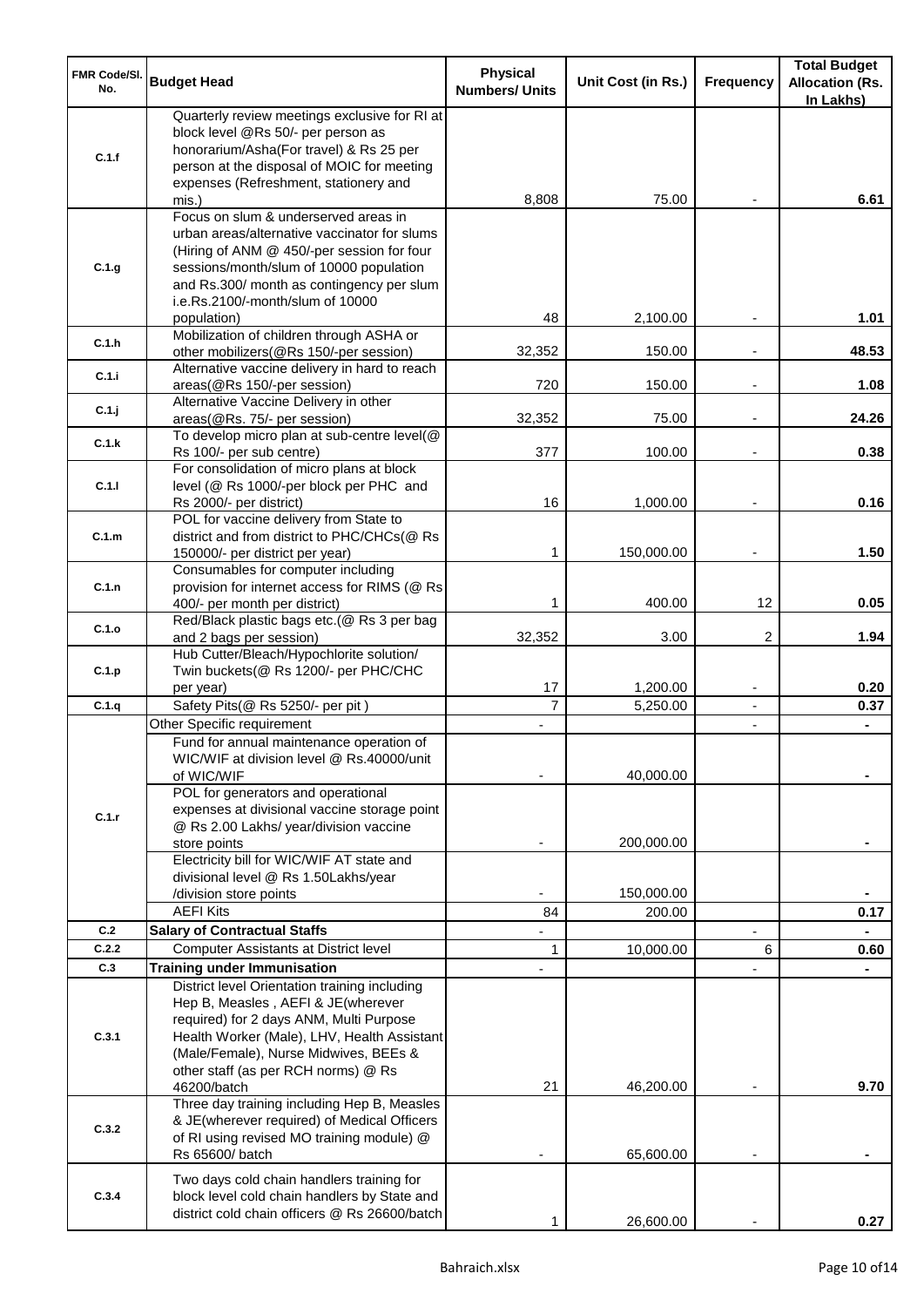| <b>FMR Code/SI.</b><br>No. | <b>Budget Head</b>                                                                                                                                                              | <b>Physical</b><br><b>Numbers/ Units</b> | Unit Cost (in Rs.) | Frequency | <b>Total Budget</b><br><b>Allocation (Rs.</b><br>In Lakhs) |
|----------------------------|---------------------------------------------------------------------------------------------------------------------------------------------------------------------------------|------------------------------------------|--------------------|-----------|------------------------------------------------------------|
| C.3.5                      | One day training of block level data handlers<br>by DIOs and District cold chain officer to                                                                                     |                                          |                    |           |                                                            |
|                            | train about the reporting formats of<br>immunization @ Rs 300/ person                                                                                                           | 17                                       | 300.00             | ٠         | 0.05                                                       |
| C.3.6                      | Intensified immunization training of front line<br>workers @ Rs 86660/batch                                                                                                     | 17                                       | 86,660.00          |           | 14.73                                                      |
| C.4                        | <b>Cold Chain Maintenance</b>                                                                                                                                                   |                                          |                    |           |                                                            |
|                            | Cold chain maintenance at PHC/CHC Level<br>(@Rs. 750/PHC/CHC per year)                                                                                                          | 17                                       | 750.00             |           | 0.13                                                       |
|                            | Cold chain maintenance at District Level<br>(@Rs. 15000/year)                                                                                                                   | 1                                        | 15,000.00          |           | 0.15                                                       |
| C.5                        | Asha Incentives- for full immunization @<br>RS.100 per child for full immunization in first<br>year and Rs.50 per child for ensuring<br>complete immunization up to 2nd year of |                                          |                    |           |                                                            |
|                            | age.(94.22% of the fund)                                                                                                                                                        | 88,074                                   | 150.00             |           | 124.47                                                     |
|                            | <b>TOTOAL - ROUTINE IMMUNIZATION</b>                                                                                                                                            |                                          |                    |           | 250.60                                                     |
|                            |                                                                                                                                                                                 |                                          |                    |           |                                                            |
| D                          | <b>National Disease Control Programmes</b>                                                                                                                                      |                                          |                    |           |                                                            |
|                            |                                                                                                                                                                                 |                                          |                    |           |                                                            |
| E                          | <b>Integrated Disease Surveillance Project</b><br>(IDSP)                                                                                                                        |                                          |                    |           |                                                            |
| E.1                        | Operational Costs (Rs. 25000/0 per Month)<br>including 10 Medical Colleges                                                                                                      |                                          |                    |           | 3.00                                                       |
| E.2                        | Remuneration for Contractual Human Resource                                                                                                                                     |                                          |                    |           |                                                            |
| E.2.1                      | Epidemiologist (Rs. 27500-44000)                                                                                                                                                |                                          |                    |           | 4.03                                                       |
| E.2.2                      | Microbiologist (Rs. 27500-44000)                                                                                                                                                |                                          |                    |           |                                                            |
| E.3.2                      | Data Manager (Rs. 18000 per Mth)                                                                                                                                                |                                          |                    |           | 2.16                                                       |
| E.3.3                      | Data Entry Operator (Rs. 11000/mth)                                                                                                                                             |                                          |                    |           | 1.32                                                       |
|                            | <b>Training</b>                                                                                                                                                                 |                                          |                    |           |                                                            |
| E.8                        | Medical Officers (3 days) @ Rs 50000 /<br>Batch, for one batch                                                                                                                  |                                          |                    |           | $\blacksquare$                                             |
|                            | Hospital Pharmacists/Nurses Training (1<br>day) @ Rs.38000 / Batch for 1 batch                                                                                                  |                                          |                    |           |                                                            |
|                            | One Day Training of Medical College Doctors                                                                                                                                     |                                          |                    |           |                                                            |
| E.8                        | Costs on account of Newly Formed Districts                                                                                                                                      |                                          |                    |           |                                                            |
|                            | <b>TOTAL-IDSP</b>                                                                                                                                                               |                                          |                    |           | 10.51                                                      |
| F                          | <b>National Vector Borne Disease Control</b><br><b>Programme (NVBDCP)</b>                                                                                                       |                                          |                    |           |                                                            |
| F.1.1                      | <b>Malaria</b>                                                                                                                                                                  |                                          |                    |           | $\overline{\phantom{a}}$                                   |
| F.1.1.b                    | <b>ASHA Incentives</b>                                                                                                                                                          |                                          |                    |           | 1.75                                                       |
| F.1.1.d                    | Monitoring, Evaluation & Supervision &<br>Epidemic preparedness including mobility                                                                                              |                                          |                    |           | 0.85                                                       |
| F.1.1.e                    | <b>IEC/BCC</b>                                                                                                                                                                  |                                          |                    |           | 0.42                                                       |
| F.1.1.g                    | Training/Capacity Building                                                                                                                                                      |                                          |                    |           | 0.25                                                       |
|                            | <b>Sub Total - Malaria</b>                                                                                                                                                      |                                          |                    |           | 3.27                                                       |
| F.1.2                      | Dengue & Chikungunya                                                                                                                                                            |                                          |                    |           |                                                            |
| F.1.2.a(iⅈ)                | Strengthening Surveillance for Apex Referral<br>Lab & Sentinel Surveillance Hospital                                                                                            |                                          |                    |           | 1.00                                                       |
| F.1.2.c                    | Monitoring/Supervision and Rapid Response                                                                                                                                       |                                          |                    |           | 0.20                                                       |
| F.1.2.d                    | <b>Epidemic Preparedness</b>                                                                                                                                                    |                                          |                    |           | 0.10                                                       |
| F.1.2.e                    | Case Management<br>Vector Control And Environmental                                                                                                                             |                                          |                    |           | 0.10                                                       |
| F.1.2.f                    | Management                                                                                                                                                                      |                                          |                    |           | $\overline{\phantom{a}}$                                   |
| F.1.2.g                    | IEC/ BCC for Social Mobilization                                                                                                                                                |                                          |                    |           | 0.20                                                       |
| F.1.2.i                    | Training/ Workshop                                                                                                                                                              |                                          |                    |           | 0.20                                                       |
|                            | Sub Total - Dengue & Chikungunya                                                                                                                                                |                                          |                    |           | 1.80                                                       |
| F.1.3                      | <b>AES/JE</b>                                                                                                                                                                   |                                          |                    |           |                                                            |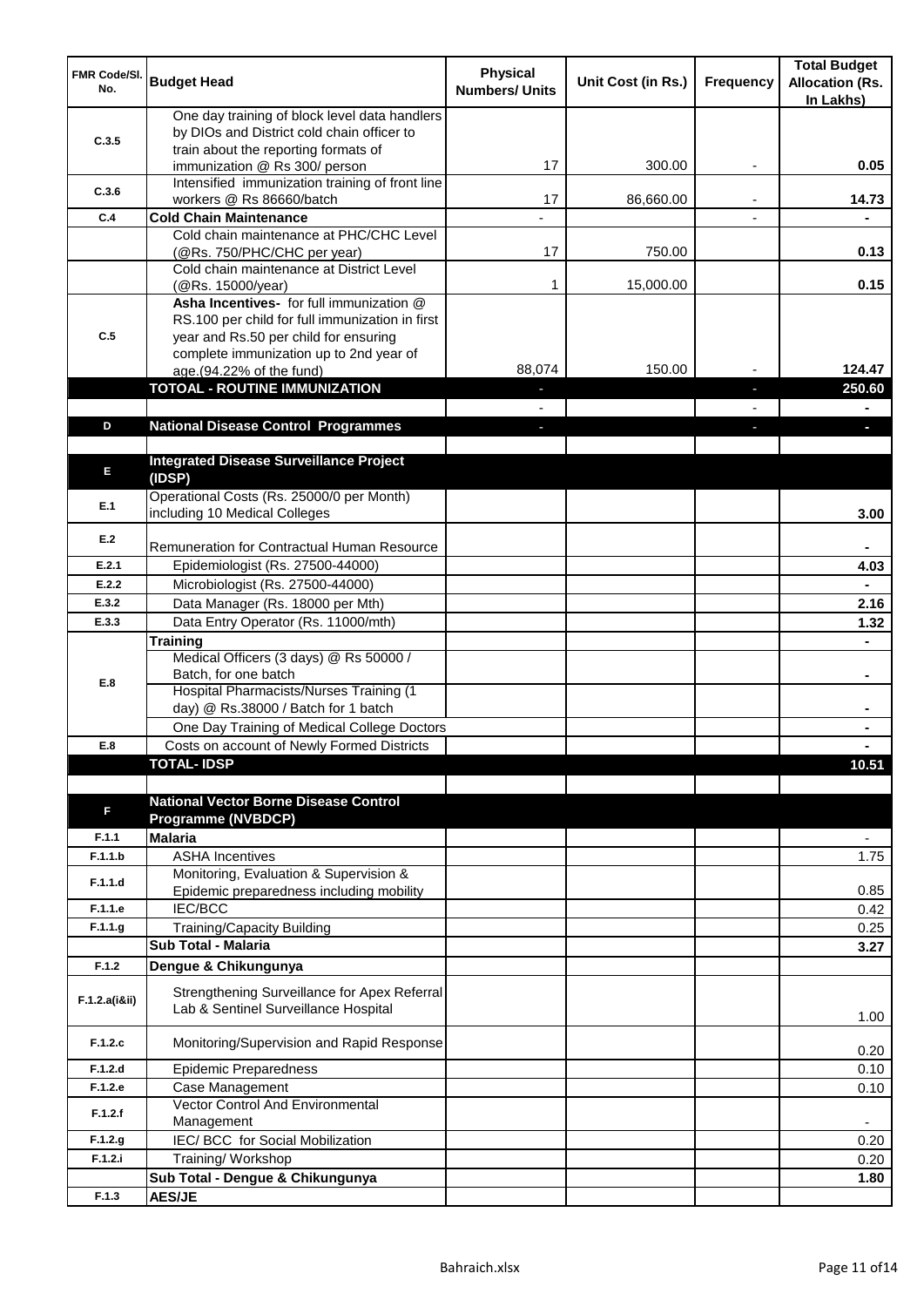| <b>FMR Code/SI.</b><br>No. | <b>Budget Head</b>                                                                                                                                                                                                                                                    | <b>Physical</b><br><b>Numbers/ Units</b> | Unit Cost (in Rs.) | Frequency | <b>Total Budget</b><br><b>Allocation (Rs.</b><br>In Lakhs) |
|----------------------------|-----------------------------------------------------------------------------------------------------------------------------------------------------------------------------------------------------------------------------------------------------------------------|------------------------------------------|--------------------|-----------|------------------------------------------------------------|
|                            | Strengthening of Sentinel sites which will                                                                                                                                                                                                                            |                                          |                    |           |                                                            |
| F.1.3.a                    | include Diagnostics and Case Management,<br>supply of kits by Gol                                                                                                                                                                                                     |                                          |                    |           | 2.50                                                       |
| F.1.3.b                    | IEC / BCC Activities & printing material<br>pertaining to JE / AES                                                                                                                                                                                                    |                                          |                    |           | 4.00                                                       |
|                            | Capacity Building in case management of                                                                                                                                                                                                                               |                                          |                    |           |                                                            |
| F.1.3.c                    | Medical Officer and paramedical from                                                                                                                                                                                                                                  |                                          |                    |           |                                                            |
|                            | PHC/CHC at district level.                                                                                                                                                                                                                                            |                                          |                    |           | 3.50                                                       |
| F.1.3.d                    | Monitoring and supervision<br>Procurement of Insecticides (Technical                                                                                                                                                                                                  |                                          |                    |           | 1.00                                                       |
| F.1.3.e                    | Malathion)                                                                                                                                                                                                                                                            |                                          |                    |           | 2.20                                                       |
| F.1.3.f                    | Thermal Fog Machine (Small) @ 0.85<br>lac/machine                                                                                                                                                                                                                     |                                          |                    |           |                                                            |
| F.1.3.g                    | Operational cost for Malathion fogging (As<br>per Availability of 3 MT Technical Malathion<br>per district)                                                                                                                                                           |                                          |                    |           | 0.25                                                       |
|                            | Paediatric ICU Establishment and HR &                                                                                                                                                                                                                                 |                                          |                    |           |                                                            |
| $F.1.3.$ j                 | operational cost for Paediatric ICU in                                                                                                                                                                                                                                |                                          |                    |           |                                                            |
|                            | <b>Endemic Districts</b>                                                                                                                                                                                                                                              |                                          |                    |           |                                                            |
| F.1.3.k                    | ASHA Insentivization for sensitizing<br>community                                                                                                                                                                                                                     |                                          |                    |           | 0.30                                                       |
|                            | <b>Sub Total - AES/JE</b>                                                                                                                                                                                                                                             |                                          |                    |           | 13.75                                                      |
| F.1.4                      | <b>Lymphatic Filariasis</b>                                                                                                                                                                                                                                           |                                          |                    |           |                                                            |
| F.1.4.a                    | State Task Force, STAC Meeting, printing<br>forms & register/ Mobility support, district<br>coordination meeting, sensitization of media<br>etc., Morbidity management, monitoring &<br>supervision and mobility support for Rapid<br>response including Line listing |                                          |                    |           |                                                            |
| F.1.4.b                    | Micro Filaria Survey                                                                                                                                                                                                                                                  |                                          |                    |           | 2.90<br>0.49                                               |
|                            |                                                                                                                                                                                                                                                                       |                                          |                    |           |                                                            |
| F.1.4.c                    | Post MDA Assessment by medical colleges<br>(Govt,& Private)/ ICMR institutions                                                                                                                                                                                        |                                          |                    |           | 0.15                                                       |
| F.1.4.d                    | Training / Sensitization of district level<br>officers on ELF & Drug Distributors /<br>Peripheral health workers                                                                                                                                                      |                                          |                    |           | 3.85                                                       |
| F.1.4.e                    | Specific IEC/ BCC at State, districts, PHC,<br>Sub Centre & village lable VHSC/GKs                                                                                                                                                                                    |                                          |                    |           | 1.20                                                       |
| F.1.4.f                    | Honorarium for Drug Distributors including<br>ASHA & Supervisors involve in MDA                                                                                                                                                                                       |                                          |                    |           | 7.50                                                       |
| F.1.4.h.ii                 | M.F.Survey in Non Endemic districts                                                                                                                                                                                                                                   |                                          |                    |           |                                                            |
|                            | Sub Total - Lymphatic Filariasis                                                                                                                                                                                                                                      |                                          |                    |           | 16.09                                                      |
| F.1.5                      | Kalazar                                                                                                                                                                                                                                                               |                                          |                    |           |                                                            |
| F.1.5                      | Case Search/ Camp Approach                                                                                                                                                                                                                                            |                                          |                    |           | $\overline{\phantom{a}}$                                   |
| F.1.5.a                    | Spray Pumps & Accessories                                                                                                                                                                                                                                             |                                          |                    |           | $\blacksquare$                                             |
| F.1.5.b                    | Operational Cost for Spray including Spray<br>Wages & Pending liability of spray wages                                                                                                                                                                                |                                          |                    |           |                                                            |
| F.1.5.c                    | Mobility / P.O.L./ Supervision                                                                                                                                                                                                                                        |                                          |                    |           |                                                            |
| F.1.5.d                    | Monitoring & Evaluation                                                                                                                                                                                                                                               |                                          |                    |           |                                                            |
| F.1.5.e / F.1.5.f          | Training for Spraying /IEC/<br>BCC/Advocacy/Incentive to ASHA/Loss of<br>Wages                                                                                                                                                                                        |                                          |                    |           |                                                            |
|                            | Sub Total - Kalazar                                                                                                                                                                                                                                                   |                                          |                    |           |                                                            |
|                            | <b>Cash grant for Decentralized commodities</b><br>for Malaria + Filaria F.6                                                                                                                                                                                          |                                          |                    |           |                                                            |
| F.6(a,b,c,k)               | Drugs (Chloroquine, Primaquine 2.5/7.5mg)<br>and ACT                                                                                                                                                                                                                  |                                          |                    |           | 0.30                                                       |
| F.6.f                      | D.E.C.                                                                                                                                                                                                                                                                |                                          |                    |           | 9.67                                                       |
| F.6.h                      | NS 1 antigen Kit<br>Dengue                                                                                                                                                                                                                                            |                                          |                    |           | 0.05                                                       |
| F.6.i                      | Larvicidal (Temephos, Bti(AS)/Bti (wp)(for<br>polluted and non polluted water)                                                                                                                                                                                        |                                          |                    |           | 0.90                                                       |
|                            | <b>Sub Total- Dec.Commodities</b>                                                                                                                                                                                                                                     |                                          |                    |           | 10.92                                                      |
|                            | <b>TOTAL-NVBDCP</b>                                                                                                                                                                                                                                                   |                                          |                    |           | 45.83                                                      |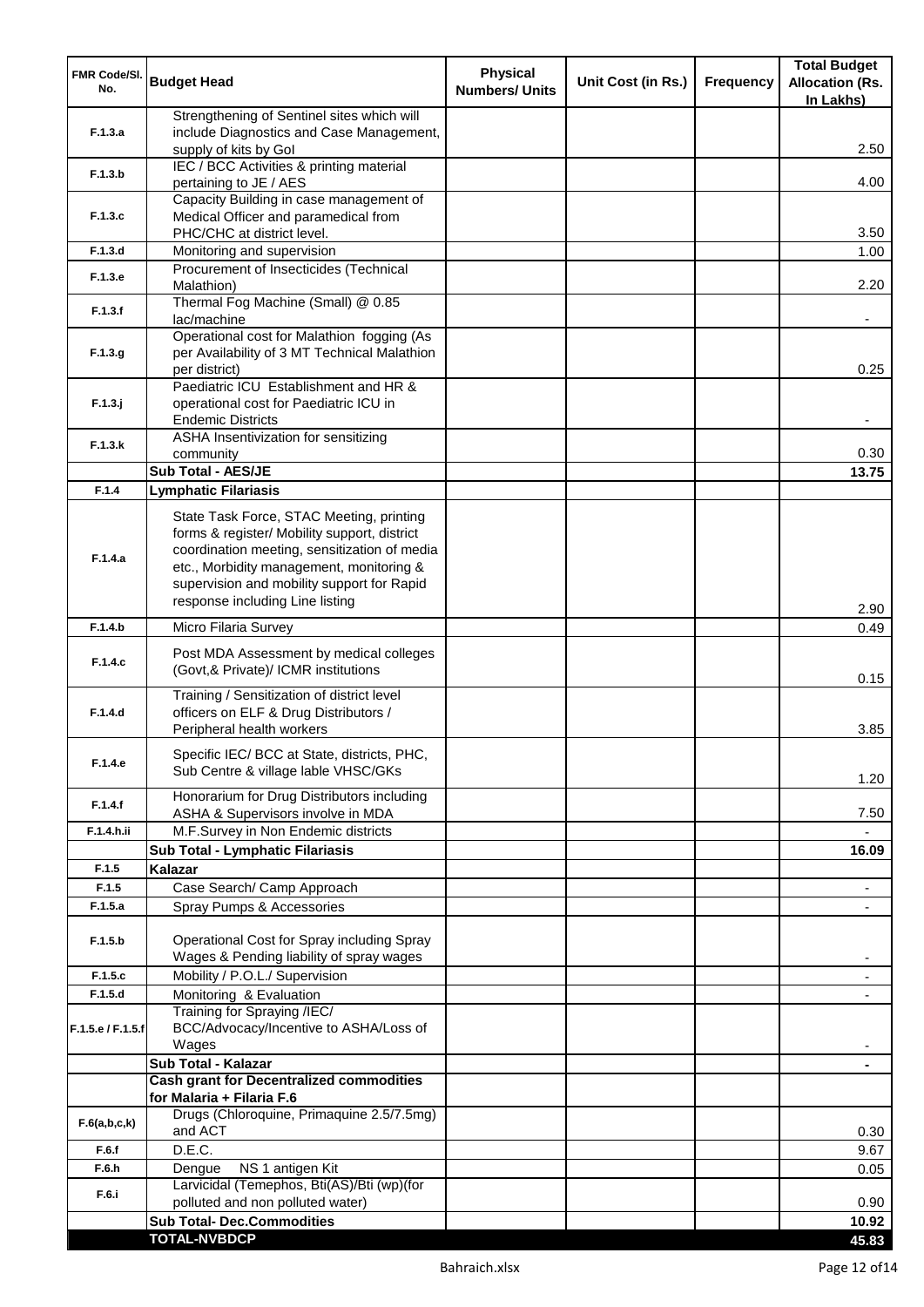| FMR Code/SI.<br>No. | <b>Budget Head</b>                                                                       | <b>Physical</b><br><b>Numbers/ Units</b> | Unit Cost (in Rs.) | <b>Frequency</b> | <b>Total Budget</b><br><b>Allocation (Rs.</b><br>In Lakhs) |
|---------------------|------------------------------------------------------------------------------------------|------------------------------------------|--------------------|------------------|------------------------------------------------------------|
|                     |                                                                                          |                                          |                    |                  |                                                            |
| G                   | <b>National Leprosy Eradication</b>                                                      |                                          |                    |                  |                                                            |
|                     | Programme(NLEP)                                                                          |                                          |                    |                  |                                                            |
| G.1                 | <b>Case Detection and Management</b><br>Specific Plan for high endemic blocks of low     |                                          |                    |                  |                                                            |
| G.1.1               | endemic districts                                                                        |                                          |                    |                  |                                                            |
|                     | No. of High endemic blocks in Low endemic<br>Districts (ANCDR more than 10)              |                                          |                    |                  |                                                            |
|                     |                                                                                          |                                          |                    |                  |                                                            |
|                     | House to House Visit by Search team                                                      |                                          |                    |                  |                                                            |
|                     | Confrmaton of suspect                                                                    |                                          |                    |                  |                                                            |
|                     | Intensive IEC Activity                                                                   |                                          |                    |                  |                                                            |
| G.1.2               | <b>Services in Urban services</b><br>Urban Project 2 Mega cities, 2 medium City          |                                          |                    |                  |                                                            |
|                     | 2, 8 Medium City 1, 40 Townships                                                         |                                          |                    |                  | 1.14                                                       |
| G.1.3               | <b>ASHA involvement</b>                                                                  |                                          |                    |                  |                                                            |
|                     | <b>ASHA Sensitization</b>                                                                |                                          |                    |                  | 0.220                                                      |
|                     | <b>ASHA Incentive for Services</b>                                                       |                                          |                    |                  | 0.230                                                      |
| G.1.4               | <b>Materials &amp; Supplies</b>                                                          |                                          |                    |                  |                                                            |
|                     | Supportive Drugs & Dressing materials                                                    |                                          |                    |                  | 0.50                                                       |
|                     | Laboratory reagents and equipments                                                       |                                          |                    |                  |                                                            |
|                     | scalpels etc.                                                                            |                                          |                    |                  | 0.08                                                       |
|                     | Printing works                                                                           |                                          |                    |                  | 0.25                                                       |
| G.1.5               | <b>NGO Services</b>                                                                      |                                          |                    |                  | $\blacksquare$                                             |
| G.2                 | <b>DPMR</b>                                                                              |                                          |                    |                  | $\blacksquare$                                             |
|                     | MCR Protective Footwear (12500 pairs)                                                    |                                          |                    |                  | 0.64                                                       |
|                     | Aids Appliances, Self Care Kit items etc.                                                |                                          |                    |                  | 0.24                                                       |
|                     | Welfare allowance for RCS patients @ Rs                                                  |                                          |                    |                  |                                                            |
|                     | 8000                                                                                     |                                          |                    |                  |                                                            |
|                     | Reimbursement to institutions for RCS                                                    |                                          |                    |                  |                                                            |
|                     | Screening cum Self Care Camp                                                             |                                          |                    |                  | 0.10                                                       |
| G.3                 | <b>IEC</b>                                                                               |                                          |                    |                  |                                                            |
|                     | Mass Media (TV, Radio, Press etc.)                                                       |                                          |                    |                  | 0.39                                                       |
|                     | Outdoor Media (Posters, Banners, Kiosk,                                                  |                                          |                    |                  |                                                            |
|                     | Hoardings, Display boards, Miking etc.)                                                  |                                          |                    |                  | 0.23                                                       |
|                     | Rural Media (Folk shows etc.)                                                            |                                          |                    |                  | 0.40                                                       |
|                     | Advocacy meeting                                                                         |                                          |                    |                  | 0.05                                                       |
| G.4                 | <b>Human Resource</b>                                                                    |                                          |                    |                  |                                                            |
|                     | District Leprosy Consultant in high endemic<br>districts                                 |                                          |                    |                  | 2.70                                                       |
|                     | Physiotherapist in high endemic districts                                                |                                          |                    |                  | 2.25                                                       |
|                     | PMW @ Rs 16000 per month                                                                 |                                          |                    |                  | 20.16                                                      |
| G.5                 | Programme management                                                                     |                                          |                    |                  | $\blacksquare$                                             |
|                     | <b>For Contractual Staff</b><br>Rent, Telephone, Electricity, P&T charges,               |                                          |                    |                  | 0.25                                                       |
|                     | Miscellaneous                                                                            |                                          |                    |                  | 0.35                                                       |
|                     | DLO Office Consumables eg.Stationery                                                     |                                          |                    |                  |                                                            |
|                     | Items, Pendrive, CD etc.                                                                 |                                          |                    |                  | 0.30                                                       |
|                     | Mobility Support- Vehicle hiring, POL and                                                |                                          |                    |                  |                                                            |
|                     | Maintenance for District Nucleus Team                                                    |                                          |                    |                  |                                                            |
|                     | one tenth)                                                                               |                                          |                    |                  | 0.15                                                       |
| G.6                 | <b>Others</b>                                                                            |                                          |                    |                  |                                                            |
|                     |                                                                                          |                                          |                    |                  |                                                            |
|                     | Travel expense for regular staff for specific<br>programme/ training needs / awards etc. |                                          |                    |                  | 0.065                                                      |
|                     | <b>TOTAL - NLEP</b>                                                                      |                                          |                    |                  | 30.69                                                      |
|                     |                                                                                          |                                          |                    |                  |                                                            |
|                     | <b>Revised National Tuberculosis Control</b>                                             |                                          |                    |                  |                                                            |
| п                   | <b>Programme (RNTCP)</b>                                                                 |                                          |                    |                  |                                                            |
| 1.1                 | <b>Civil Works</b>                                                                       |                                          |                    |                  | 2.31                                                       |
| 1.2                 | <b>Laboratory Materials</b>                                                              |                                          |                    |                  | 9.59                                                       |
| 1.3                 | Honorarium                                                                               |                                          |                    |                  | 7.83                                                       |
| 1.4                 | <b>IEC/Publicity</b>                                                                     |                                          |                    |                  | 4.08                                                       |